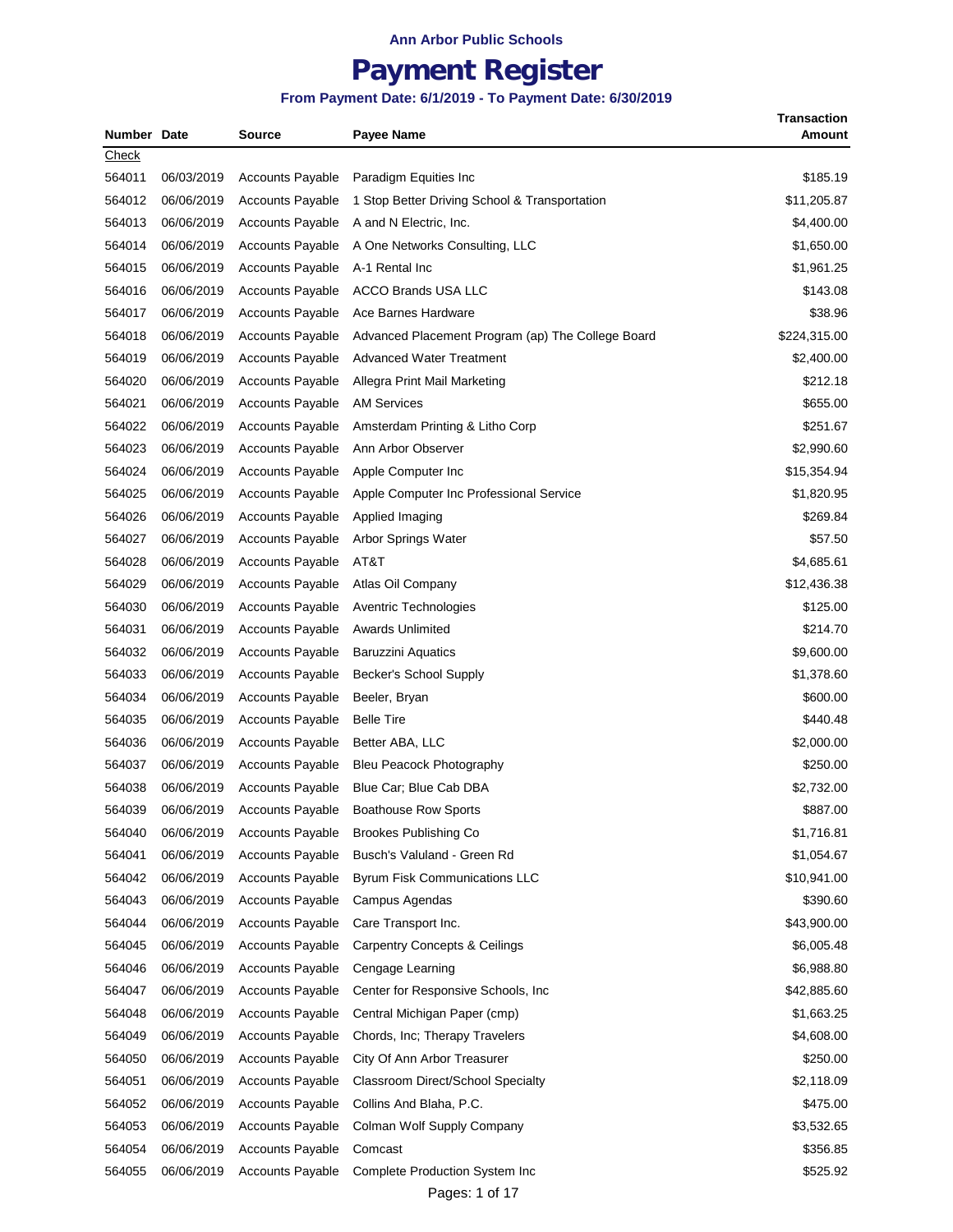## **Payment Register**

| 564056 | 06/06/2019 | <b>Accounts Payable</b> | <b>Constellation New Energy Gas</b>                               | \$262,127.13 |
|--------|------------|-------------------------|-------------------------------------------------------------------|--------------|
| 564057 | 06/06/2019 | <b>Accounts Payable</b> | Copeland, Ebone                                                   | \$825.00     |
| 564058 | 06/06/2019 | <b>Accounts Payable</b> | Cottage Inn Pizza                                                 | \$65.69      |
| 564059 | 06/06/2019 | <b>Accounts Payable</b> | Cumberland Therapy Services, LLC                                  | \$4,322.50   |
| 564060 | 06/06/2019 | <b>Accounts Payable</b> | Cumberland Therapy, DBA Stepping Stone Group, LLC, Stepping Stone | \$6,718.80   |
| 564061 | 06/06/2019 | <b>Accounts Payable</b> | Deaf Community Advocacy Network                                   | \$4,590.00   |
| 564062 | 06/06/2019 | <b>Accounts Payable</b> | <b>Dewitt Public Schools</b>                                      | \$750.00     |
| 564063 | 06/06/2019 | <b>Accounts Payable</b> | Dihydro Services Inc                                              | \$212.00     |
| 564064 | 06/06/2019 | <b>Accounts Payable</b> | Discount School Supply                                            | \$84.86      |
| 564065 | 06/06/2019 | <b>Accounts Payable</b> | Dollar Bill Copying                                               | \$127.29     |
| 564066 | 06/06/2019 | <b>Accounts Payable</b> | Douglas, Byron, G.                                                | \$665.00     |
| 564067 | 06/06/2019 | <b>Accounts Payable</b> | Duxbury Systems, Inc.                                             | \$695.00     |
| 564068 | 06/06/2019 | <b>Accounts Payable</b> | Dynamism, Inc.                                                    | \$194.75     |
| 564069 | 06/06/2019 | <b>Accounts Payable</b> | <b>EAI Education</b>                                              | \$2,269.80   |
| 564070 | 06/06/2019 | <b>Accounts Payable</b> | <b>EMU Event Planning</b>                                         | \$1,237.23   |
| 564071 | 06/06/2019 | <b>Accounts Payable</b> | Ferguson Enterprises, Inc.                                        | \$296.39     |
| 564072 | 06/06/2019 | <b>Accounts Payable</b> | <b>First Book</b>                                                 | \$560.80     |
| 564073 | 06/06/2019 | <b>Accounts Payable</b> | Follett School Solutions, Inc.                                    | \$1,888.78   |
| 564074 | 06/06/2019 | <b>Accounts Payable</b> | Gaynor, Jeffrey, T                                                | \$130.00     |
| 564075 | 06/06/2019 | <b>Accounts Payable</b> | <b>GCA Education Services, Inc.</b>                               | \$467,345.45 |
| 564076 | 06/06/2019 | <b>Accounts Payable</b> | Getaway Tours Inc                                                 | \$3,643.00   |
| 564077 | 06/06/2019 | <b>Accounts Payable</b> | Gordon Food Service                                               | \$526.54     |
| 564078 | 06/06/2019 | <b>Accounts Payable</b> | Great Lakes Environmental Service, Inc.                           | \$22,056.31  |
| 564079 | 06/06/2019 | <b>Accounts Payable</b> | Haldeman-Homme, Inc.                                              | \$43,878.00  |
| 564080 | 06/06/2019 | <b>Accounts Payable</b> | Heikk's Decorated Apparel                                         | \$2,430.50   |
| 564081 | 06/06/2019 | <b>Accounts Payable</b> | Heinemann Greenwood Publishing                                    | \$702.63     |
| 564082 | 06/06/2019 | <b>Accounts Payable</b> | Herald Publishing-Commercial Pcard - Printing                     | \$675.00     |
| 564083 | 06/06/2019 | <b>Accounts Payable</b> | Hewitt's Music, Inc.                                              | \$2,566.00   |
| 564084 | 06/06/2019 | <b>Accounts Payable</b> | Huron Music Association                                           | \$5,450.00   |
| 564085 | 06/06/2019 | <b>Accounts Payable</b> | Integrated Design Soutions, LLC                                   | \$11,658.40  |
| 564086 | 06/06/2019 | <b>Accounts Payable</b> | J W Pepper & Sons, Inc.                                           | \$144.86     |
| 564087 | 06/06/2019 | <b>Accounts Payable</b> | J.C. Ehrlich Pest Control                                         | \$2,339.00   |
| 564088 | 06/06/2019 | <b>Accounts Payable</b> | Jackson Service Company                                           | \$210.00     |
| 564089 | 06/06/2019 | <b>Accounts Payable</b> | James Lee Michaels Dba Avery Systems                              | \$1,192.00   |
| 564090 | 06/06/2019 | <b>Accounts Payable</b> | Johnson, Bryan, Lee                                               | \$130.00     |
| 564091 | 06/06/2019 | <b>Accounts Payable</b> | Johnson Controls Inc                                              | \$702.00     |
| 564092 | 06/06/2019 | <b>Accounts Payable</b> | Johnstone Supply Detroit Group                                    | \$3,865.02   |
| 564093 | 06/06/2019 | <b>Accounts Payable</b> | Jostens                                                           | \$1,450.29   |
| 564094 | 06/06/2019 | <b>Accounts Payable</b> | Kelly-Shaieb, Jessica, Leigh                                      | \$130.00     |
| 564095 | 06/06/2019 | <b>Accounts Payable</b> | Khasnabis, Debi                                                   | \$1,317.28   |
| 564096 | 06/06/2019 | <b>Accounts Payable</b> | Konica Minolta Business Solutions USA, Inc.                       | \$150.00     |
| 564097 | 06/06/2019 | <b>Accounts Payable</b> | Language Circle Enterprise                                        | \$2,071.30   |
| 564098 | 06/06/2019 | <b>Accounts Payable</b> | LAZ Parking Midwest LLC                                           | \$4,026.00   |
| 564099 | 06/06/2019 | <b>Accounts Payable</b> | Lazarus, Rebecca, Ruth                                            | \$130.00     |
| 564100 | 06/06/2019 | <b>Accounts Payable</b> | Leiter, Nicole                                                    | \$600.00     |
| 564101 | 06/06/2019 | <b>Accounts Payable</b> | Let's Go Transportation Services                                  | \$12,909.50  |
| 564102 | 06/06/2019 | <b>Accounts Payable</b> | Little Caesars Pizza                                              | \$81.85      |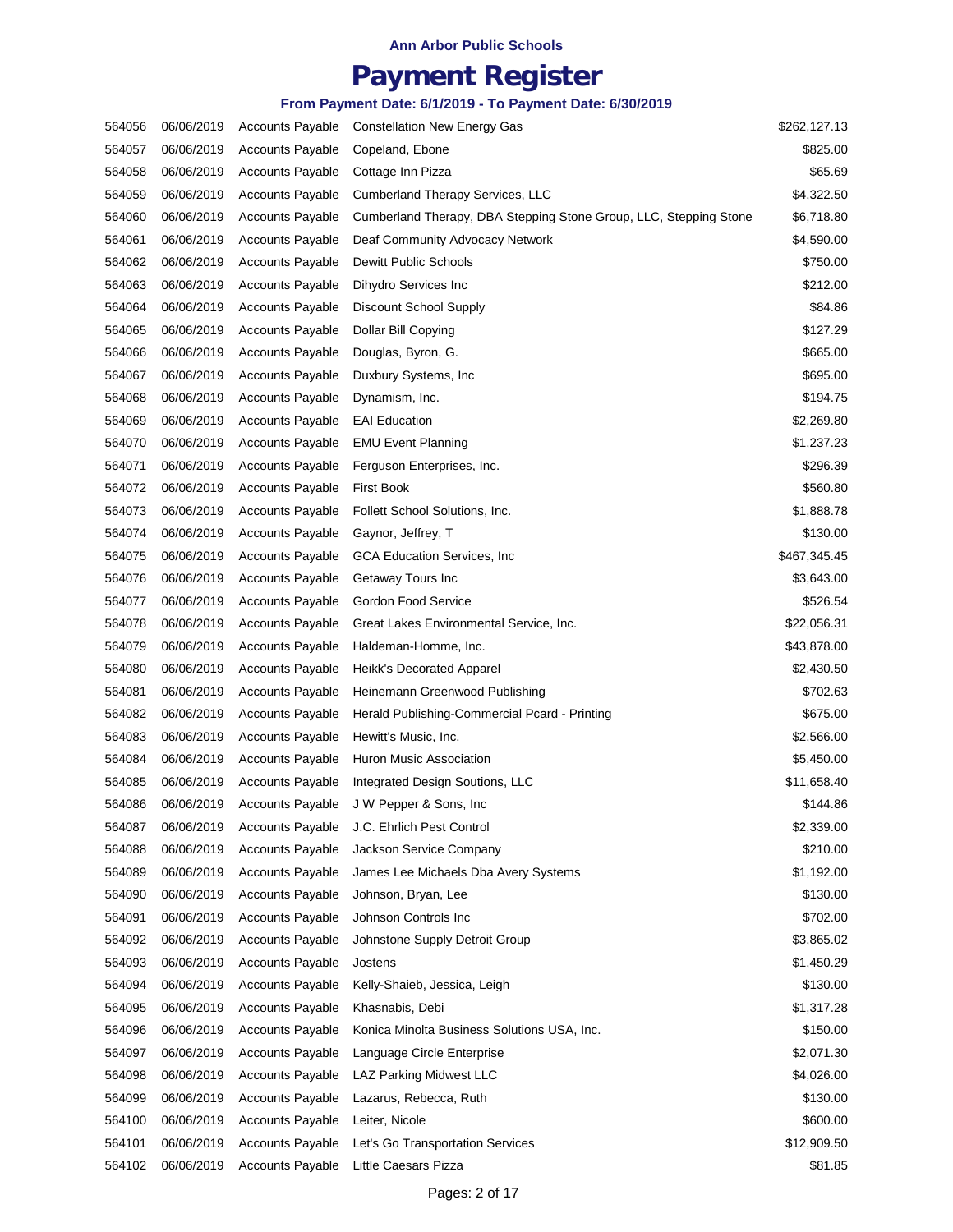## **Payment Register**

| 564103 | 06/06/2019 | <b>Accounts Payable</b> | Lowe's Home Centers, Inc.                        | \$132.98     |
|--------|------------|-------------------------|--------------------------------------------------|--------------|
| 564104 | 06/06/2019 | <b>Accounts Payable</b> | Lucks Music Library                              | \$165.15     |
| 564105 | 06/06/2019 | <b>Accounts Payable</b> | Margolis Companies, Inc.                         | \$59,598.00  |
| 564106 | 06/06/2019 | <b>Accounts Payable</b> | <b>Mediscan Staffing Services</b>                | \$2,352.50   |
| 564107 | 06/06/2019 | <b>Accounts Payable</b> | <b>Metro Waste Service</b>                       | \$680.00     |
| 564108 | 06/06/2019 | <b>Accounts Payable</b> | Michigan Interpreting Services, Inc.             | \$2,904.00   |
| 564109 | 06/06/2019 | <b>Accounts Payable</b> | Michigan Power Rodding, Inc.                     | \$847.00     |
| 564110 | 06/06/2019 | <b>Accounts Payable</b> | Miller Canfield Paddock Stone Plc                | \$1,792.00   |
| 564111 | 06/06/2019 | <b>Accounts Payable</b> | Mitchell, Harmony, Tynisha                       | \$130.00     |
| 564112 | 06/06/2019 | <b>Accounts Payable</b> | Nicola's Books/little Professor Westgate         | \$171.27     |
| 564113 | 06/06/2019 | <b>Accounts Payable</b> | Norton's Flowers & Gifts and Chelsea Flower Shop | \$612.95     |
| 564114 | 06/06/2019 | <b>Accounts Payable</b> | NUCO <sub>2</sub> Inc                            | \$603.83     |
| 564115 | 06/06/2019 | <b>Accounts Payable</b> | Office Depot                                     | \$11,070.71  |
| 564116 | 06/06/2019 | <b>Accounts Payable</b> | Paradise Park                                    | \$2,554.25   |
| 564117 | 06/06/2019 | <b>Accounts Payable</b> | <b>Pediatric Therapy Associates</b>              | \$61,617.00  |
| 564118 | 06/06/2019 | <b>Accounts Payable</b> | Pioneer Valley Educational Press                 | \$1,972.08   |
| 564119 | 06/06/2019 | <b>Accounts Payable</b> | Power Vac of Michigan, Inc.                      | \$6,493.50   |
| 564120 | 06/06/2019 | <b>Accounts Payable</b> | Precision Data Products, Inc.                    | \$174.75     |
| 564121 | 06/06/2019 | <b>Accounts Payable</b> | Presidio Infrastructure Solutions LLC            | \$2,424.00   |
| 564122 | 06/06/2019 | <b>Accounts Payable</b> | Project Lead The Way, Inc.                       | \$3,621.00   |
| 564123 | 06/06/2019 | <b>Accounts Payable</b> | <b>Quill Corporation</b>                         | \$64.56      |
| 564124 | 06/06/2019 | <b>Accounts Payable</b> | <b>Really Good Stuff</b>                         | \$671.80     |
| 564125 | 06/06/2019 | <b>Accounts Payable</b> | <b>Rifton Equipment</b>                          | \$2,929.50   |
| 564126 | 06/06/2019 | <b>Accounts Payable</b> | Saddleback Educational Publishing Inc.           | \$2,756.49   |
| 564127 | 06/06/2019 | <b>Accounts Payable</b> | School Specialty Inc*                            | \$319.02     |
| 564128 | 06/06/2019 | <b>Accounts Payable</b> | ScreenLine, LLC                                  | \$1,050.00   |
| 564129 | 06/06/2019 | <b>Accounts Payable</b> | Sheraton Ann Arbor Hotel                         | \$833.20     |
| 564130 | 06/06/2019 | <b>Accounts Payable</b> | Simone Danyiell Lightfoot                        | \$130.00     |
| 564131 | 06/06/2019 | <b>Accounts Payable</b> | Sports Imports, Inc.                             | \$89.36      |
| 564132 | 06/06/2019 | <b>Accounts Payable</b> | <b>Stadium Hardware</b>                          | \$2,364.45   |
| 564133 | 06/06/2019 | <b>Accounts Payable</b> | Staples Advantage                                | \$47.38      |
| 564134 | 06/06/2019 | <b>Accounts Payable</b> | Stone & Dirt                                     | \$4,450.00   |
| 564135 | 06/06/2019 | <b>Accounts Payable</b> | Stumps/Shindigz                                  | \$801.30     |
| 564136 | 06/06/2019 | <b>Accounts Payable</b> | Sunbelt & Staffing                               | \$6,113.75   |
| 564137 | 06/06/2019 | <b>Accounts Payable</b> | <b>Superior Document Solutions LLC</b>           | \$6,450.25   |
| 564138 | 06/06/2019 | <b>Accounts Payable</b> | Susan Eunice Baskett                             | \$130.00     |
| 564139 | 06/06/2019 | <b>Accounts Payable</b> | Sweetwater Music Education Technology            | \$1,098.00   |
| 564140 | 06/06/2019 | <b>Accounts Payable</b> | SZ3 Consulting                                   | \$1,260.50   |
| 564141 | 06/06/2019 | <b>Accounts Payable</b> | <b>Talx Corporation</b>                          | \$108.60     |
| 564142 | 06/06/2019 | <b>Accounts Payable</b> | Tech Mechanical, Inc.                            | \$309,548.70 |
| 564143 | 06/06/2019 | <b>Accounts Payable</b> | The Booksource, Inc.                             | \$6,042.35   |
| 564144 | 06/06/2019 | <b>Accounts Payable</b> | The Enrico Group                                 | \$7,679.16   |
| 564145 | 06/06/2019 | <b>Accounts Payable</b> | The Heaney Group                                 | \$1,959.92   |
| 564146 | 06/06/2019 | <b>Accounts Payable</b> | Therapy Shoppe Inc.                              | \$744.44     |
| 564147 | 06/06/2019 | <b>Accounts Payable</b> | Tierney Brothers Inc                             | \$222.84     |
| 564148 | 06/06/2019 | <b>Accounts Payable</b> | <b>Total Education Solutions</b>                 | \$2,925.00   |
| 564149 | 06/06/2019 | <b>Accounts Payable</b> | Toys For Special Children                        | \$386.70     |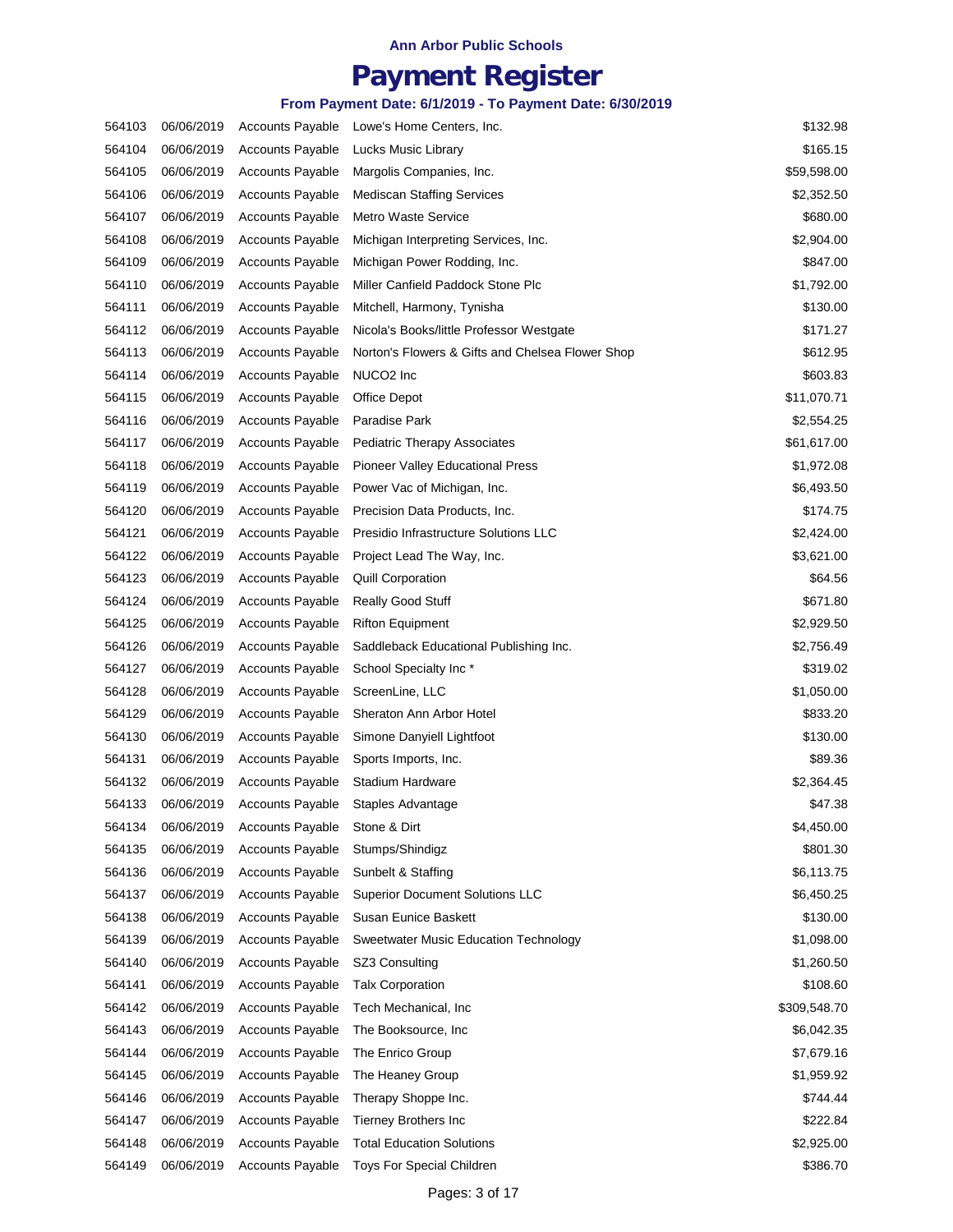## **Payment Register**

| 564150 | 06/06/2019 | <b>Accounts Payable</b> | Trane Co.                                         | \$62,273.73 |
|--------|------------|-------------------------|---------------------------------------------------|-------------|
| 564151 | 06/06/2019 | <b>Accounts Payable</b> | UA 190-IBEW 252, LLC                              | \$100.00    |
| 564152 | 06/06/2019 | <b>Accounts Payable</b> | University Translator Services                    | \$6,950.25  |
| 564153 | 06/06/2019 | <b>Accounts Payable</b> | Video And Internet Stuff, Llc                     | \$2,692.50  |
| 564154 | 06/06/2019 | <b>Accounts Payable</b> | W W Williams Midwest Inc.                         | \$1,470.91  |
| 564155 | 06/06/2019 | <b>Accounts Payable</b> | W.J. O'Neil Company                               | \$18,171.48 |
| 564156 | 06/06/2019 | <b>Accounts Payable</b> | Washtenaw Intermediate School District            | \$5,620.00  |
| 564157 | 06/06/2019 | <b>Accounts Payable</b> | Waste Management                                  | \$585.76    |
| 564158 | 06/06/2019 | <b>Accounts Payable</b> | <b>Wolverine Sports Supply</b>                    | \$544.13    |
| 564159 | 06/06/2019 | <b>Accounts Payable</b> | Duquette, Angela                                  | \$171.75    |
| 564160 | 06/06/2019 | <b>Accounts Payable</b> | Fedeson, Julia                                    | \$268.40    |
| 564161 | 06/06/2019 | <b>Accounts Payable</b> | Gao, Yunfei                                       | \$50.55     |
| 564162 | 06/06/2019 | <b>Accounts Payable</b> | Vasquez, Anna, L.                                 | \$32.00     |
| 564163 | 06/06/2019 | <b>Accounts Payable</b> | Winchester, Amy                                   | \$44.15     |
| 564164 | 06/07/2019 | <b>Accounts Payable</b> | <b>AFLAC</b>                                      | \$8,415.73  |
| 564165 | 06/07/2019 | <b>Accounts Payable</b> | Asset Acceptance LLC                              | \$237.50    |
| 564166 | 06/07/2019 | <b>Accounts Payable</b> | Berndt & Associates, P.C.                         | \$122.63    |
| 564167 | 06/07/2019 | <b>Accounts Payable</b> | Cavalry SPV I, LLC                                | \$514.14    |
| 564168 | 06/07/2019 | <b>Accounts Payable</b> | David Lowell's Towing                             | \$53.63     |
| 564169 | 06/07/2019 | <b>Accounts Payable</b> | Davis Vision                                      | \$3,216.85  |
| 564170 | 06/07/2019 | <b>Accounts Payable</b> | Michigan Department of Treasury                   | \$168.43    |
| 564171 | 06/07/2019 | <b>Accounts Payable</b> | Michigan Guaranty Agency                          | \$21.38     |
| 564172 | 06/07/2019 | Accounts Payable        | Oklahoma Centralized Support Registry- FOC 711    | \$311.90    |
| 564173 | 06/07/2019 | <b>Accounts Payable</b> | <b>Pioneer Credit Recovery</b>                    | \$311.24    |
| 564174 | 06/07/2019 | <b>Accounts Payable</b> | State of Kansas                                   | \$205.20    |
| 564175 | 06/07/2019 | <b>Accounts Payable</b> | U.S. Department of Education AWG or Pamela Tooson | \$518.45    |
| 564176 | 06/07/2019 | <b>Accounts Payable</b> | U.S. Department of Education or Daniel L. Cobello | \$107.43    |
| 564177 | 06/07/2019 | <b>Accounts Payable</b> | University Of Michigan Credit Union               | \$50.00     |
| 564178 | 06/07/2019 | <b>Accounts Payable</b> | US Department Of Education                        | \$311.24    |
| 564179 | 06/07/2019 | <b>Accounts Payable</b> | Velo Law Office                                   | \$285.29    |
| 564180 | 06/07/2019 | <b>Accounts Payable</b> | Weber & Olcese, P.L.C                             | \$165.90    |
| 564181 | 06/07/2019 | <b>Accounts Payable</b> | Weltman, Weinberg & Reis                          | \$196.24    |
| 564182 | 06/07/2019 | <b>Accounts Payable</b> | Chapter 13 David Wm Ruskin, Tru                   | \$150.10    |
| 564183 | 06/07/2019 | <b>Accounts Payable</b> | Chapter 13 Trustee                                | \$253.85    |
| 564184 | 06/07/2019 | <b>Accounts Payable</b> | Goodman Frost Pllc                                | \$50.00     |
| 564185 | 06/07/2019 | <b>Accounts Payable</b> | Michigan Guaranty Agency                          | \$205.51    |
| 564186 | 06/07/2019 | <b>Accounts Payable</b> | Michigan State Disbursement Unit                  | \$4,592.86  |
| 564187 | 06/07/2019 | <b>Accounts Payable</b> | Office Of The Chapter 13 Trustee                  | \$516.59    |
| 564188 | 06/07/2019 | <b>Accounts Payable</b> | US Department Of Education                        | \$84.13     |
| 564189 | 06/07/2019 | <b>Accounts Payable</b> | US Department Of Education                        | \$86.80     |
| 564190 | 06/07/2019 | <b>Accounts Payable</b> | US Department Of Education                        | \$120.56    |
| 564191 | 06/07/2019 | <b>Accounts Payable</b> | US Dept Of Education                              | \$201.15    |
| 564192 | 06/07/2019 | <b>Accounts Payable</b> | Washington State Support Registry                 | \$230.76    |
| 564193 | 06/13/2019 | <b>Accounts Payable</b> | 4imprint, Inc.                                    | \$494.65    |
| 564194 | 06/13/2019 | <b>Accounts Payable</b> | A and N Electric, Inc.                            | \$6,300.00  |
| 564195 | 06/13/2019 | <b>Accounts Payable</b> | A One Networks Consulting, LLC                    | \$825.00    |
| 564196 | 06/13/2019 | Accounts Payable        | Abby Humphrey Services                            | \$524.79    |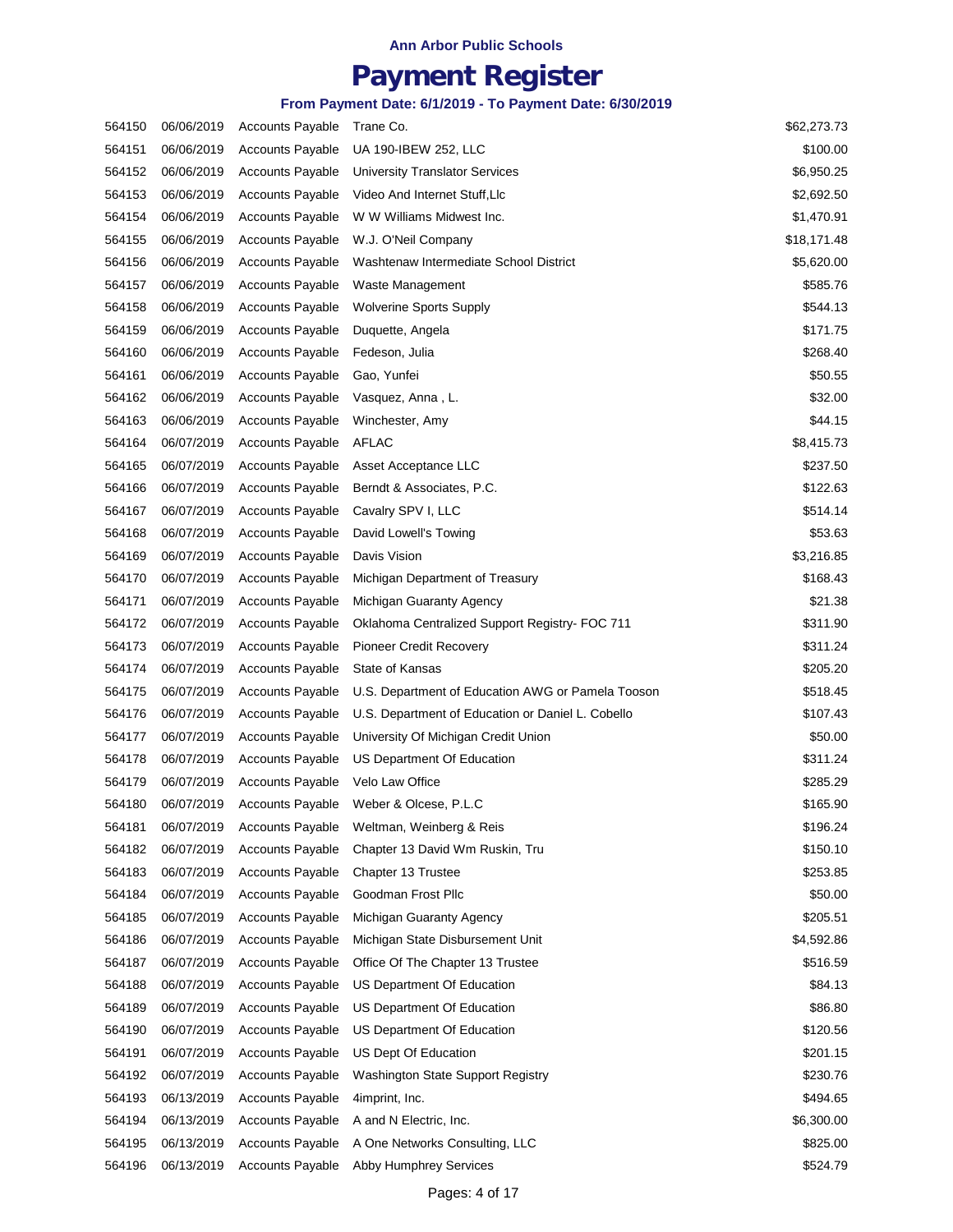## **Payment Register**

| 564197 | 06/13/2019 | <b>Accounts Payable</b> | Ann Arbor Area Transportation Authority         | \$90.00     |
|--------|------------|-------------------------|-------------------------------------------------|-------------|
| 564198 | 06/13/2019 | <b>Accounts Payable</b> | Apple Computer Inc Professional Service         | \$537.00    |
| 564199 | 06/13/2019 | <b>Accounts Payable</b> | Applied Imaging                                 | \$54.84     |
| 564200 | 06/13/2019 | <b>Accounts Payable</b> | <b>Arbor Chess</b>                              | \$10,125.44 |
| 564201 | 06/13/2019 | <b>Accounts Payable</b> | <b>ARC Document Solutions LLC</b>               | \$648.57    |
| 564202 | 06/13/2019 | <b>Accounts Payable</b> | AT&T                                            | \$62.37     |
| 564203 | 06/13/2019 | <b>Accounts Payable</b> | Bandemer, Lisa                                  | \$1,254.82  |
| 564204 | 06/13/2019 | <b>Accounts Payable</b> | <b>Baudville Publishing Solutions</b>           | \$269.35    |
| 564205 | 06/13/2019 | <b>Accounts Payable</b> | <b>Bianco Tours</b>                             | \$662.00    |
| 564206 | 06/13/2019 | <b>Accounts Payable</b> | Bigler, Mary                                    | \$1,399.18  |
| 564207 | 06/13/2019 | <b>Accounts Payable</b> | Binell Bros Cutlery & Grinding                  | \$62.00     |
| 564208 | 06/13/2019 | <b>Accounts Payable</b> | <b>British Elite Soccer Training LLC</b>        | \$4,154.47  |
| 564209 | 06/13/2019 | <b>Accounts Payable</b> | <b>Broadspire Services Inc</b>                  | \$27,456.42 |
| 564210 | 06/13/2019 | <b>Accounts Payable</b> | <b>BSN Corporation Sport Supply Group I</b>     | \$1,019.63  |
| 564211 | 06/13/2019 | <b>Accounts Payable</b> | Busch's Valuland-Main St                        | \$32.13     |
| 564212 | 06/13/2019 | <b>Accounts Payable</b> | BWB Reasonable and Reliable Transportation LLC  | \$61,239.34 |
| 564213 | 06/13/2019 | <b>Accounts Payable</b> | Cabaletta Enterprises                           | \$990.00    |
| 564214 | 06/13/2019 | <b>Accounts Payable</b> | Capstone                                        | \$779.72    |
| 564215 | 06/13/2019 | <b>Accounts Payable</b> | <b>Carpentry Concepts &amp; Ceilings</b>        | \$9,327.43  |
| 564216 | 06/13/2019 | <b>Accounts Payable</b> | CEI Michigan LLC                                | \$3,231.00  |
| 564217 | 06/13/2019 | <b>Accounts Payable</b> | Cendrowski, Chelsea                             | \$3,194.89  |
| 564218 | 06/13/2019 | <b>Accounts Payable</b> | Chippewa Club                                   | \$1,296.00  |
| 564219 | 06/13/2019 | <b>Accounts Payable</b> | Chords, Inc; Therapy Travelers                  | \$1,512.00  |
| 564220 | 06/13/2019 | <b>Accounts Payable</b> | Cintas                                          | \$8,792.69  |
| 564221 | 06/13/2019 | <b>Accounts Payable</b> | City Of Ann Arbor Police Dept.                  | \$823.30    |
| 564222 | 06/13/2019 | <b>Accounts Payable</b> | Colman Wolf Supply Company                      | \$686.88    |
| 564223 | 06/13/2019 | <b>Accounts Payable</b> | Committee For Children                          | \$833.00    |
| 564224 | 06/13/2019 | <b>Accounts Payable</b> | Community High School Petty Cash Or             | \$198.77    |
| 564225 | 06/13/2019 | <b>Accounts Payable</b> | Conner, Sarah                                   | \$1,220.19  |
| 564226 | 06/13/2019 | <b>Accounts Payable</b> | Coxen, Tammy                                    | \$646.79    |
| 564227 | 06/13/2019 | <b>Accounts Payable</b> | Customink                                       | \$1,674.00  |
| 564228 | 06/13/2019 | <b>Accounts Payable</b> | DDI, Inc.                                       | \$1,239.20  |
| 564229 | 06/13/2019 | <b>Accounts Payable</b> | Dollar Bill Copying                             | \$3,381.93  |
| 564230 | 06/13/2019 | <b>Accounts Payable</b> | Emmer, Laura                                    | \$2,950.84  |
| 564231 | 06/13/2019 | <b>Accounts Payable</b> | <b>EMU Event Planning</b>                       | \$23,492.50 |
| 564232 | 06/13/2019 | <b>Accounts Payable</b> | Enterprise Rent-A-Car                           | \$3,100.20  |
| 564233 | 06/13/2019 | <b>Accounts Payable</b> | Excel Enrichment II LLC, DBA Nuts About Science | \$647.23    |
| 564234 | 06/13/2019 | <b>Accounts Payable</b> | Ferguson Enterprises, Inc.                      | \$7,625.67  |
| 564235 | 06/13/2019 | <b>Accounts Payable</b> | Follett School Solutions, Inc.                  | \$3,342.92  |
| 564236 | 06/13/2019 | <b>Accounts Payable</b> | Francesca Gitschlag                             | \$247.38    |
| 564237 | 06/13/2019 | <b>Accounts Payable</b> | Fun and Function                                | \$573.81    |
| 564238 | 06/13/2019 | <b>Accounts Payable</b> | Giordani, James                                 | \$135.00    |
| 564239 | 06/13/2019 | <b>Accounts Payable</b> | Gopher Sport                                    | \$1,068.15  |
| 564240 | 06/13/2019 | <b>Accounts Payable</b> | Gordon Food Service                             | \$3,559.26  |
| 564241 | 06/13/2019 | <b>Accounts Payable</b> | <b>Graduation Alliance</b>                      | \$39,150.00 |
| 564242 | 06/13/2019 | <b>Accounts Payable</b> | Great Lakes Environmental Service, Inc.         | \$150.00    |
| 564243 | 06/13/2019 | <b>Accounts Payable</b> | Great Lakes Hotel Supply Company                | \$10,880.00 |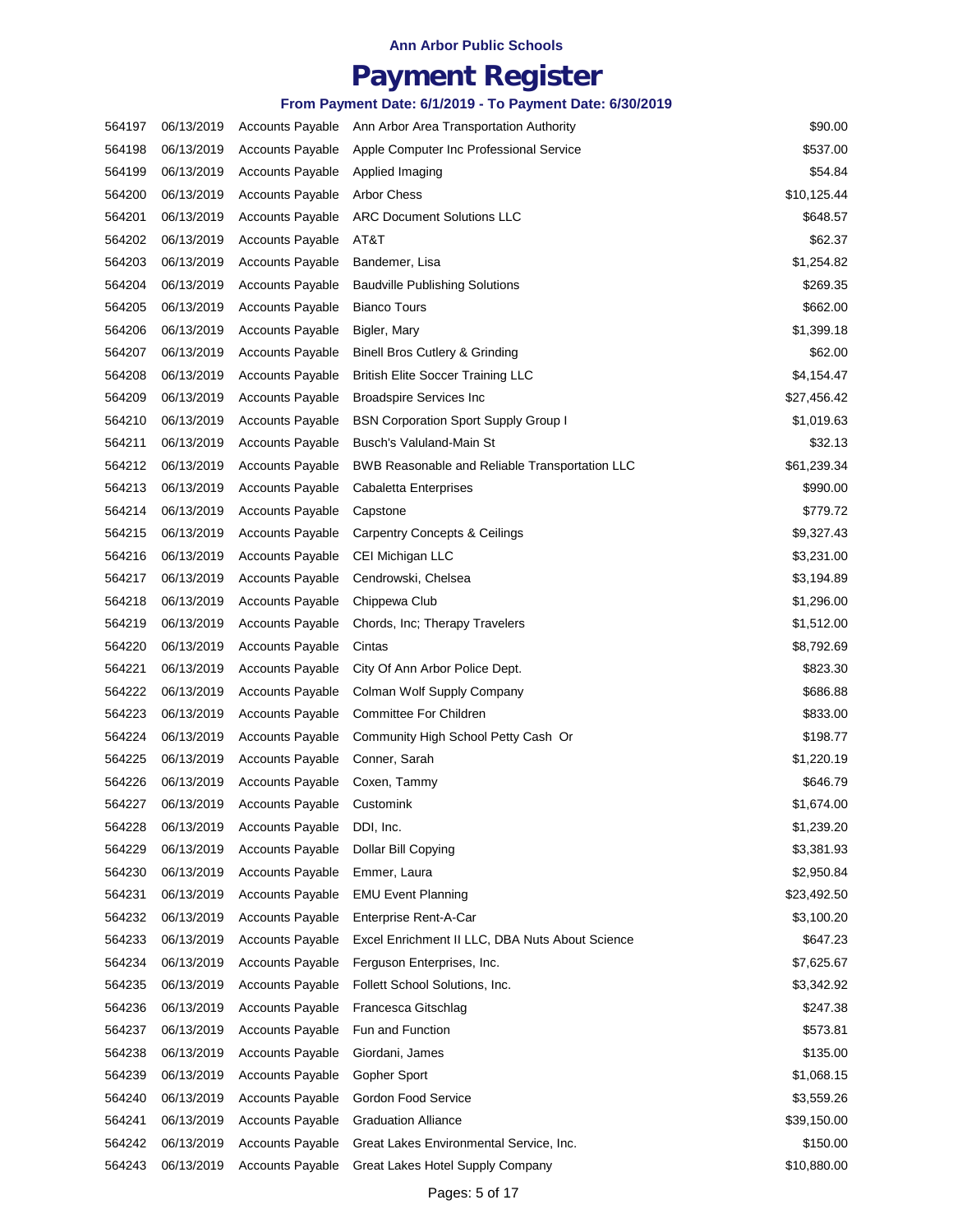## **Payment Register**

| 564244 | 06/13/2019 | <b>Accounts Payable</b> | <b>Great Lakes Sports</b>                      | \$1,410.29  |
|--------|------------|-------------------------|------------------------------------------------|-------------|
| 564245 | 06/13/2019 | <b>Accounts Payable</b> | Grek Powers dba G-Powers Training              | \$2,683.13  |
| 564246 | 06/13/2019 | <b>Accounts Payable</b> | Gwen Briston Gwen Cake Decorating              | \$75.00     |
| 564247 | 06/13/2019 | <b>Accounts Payable</b> | Handley, Judith, A                             | \$1,258.33  |
| 564248 | 06/13/2019 | <b>Accounts Payable</b> | Heinemann Greenwood Publishing                 | \$3,225.04  |
| 564249 | 06/13/2019 | <b>Accounts Payable</b> | Herff-Jones                                    | \$594.28    |
| 564250 | 06/13/2019 | <b>Accounts Payable</b> | Hocking, Lucinda, Lee                          | \$1,447.15  |
| 564251 | 06/13/2019 | <b>Accounts Payable</b> | Hudson, Melissa                                | \$2,578.00  |
| 564252 | 06/13/2019 | <b>Accounts Payable</b> | Hulings and Associate, LLC                     | \$2,241.28  |
| 564253 | 06/13/2019 | <b>Accounts Payable</b> | Huron Athletic Booster Club                    | \$168.00    |
| 564254 | 06/13/2019 | <b>Accounts Payable</b> | IDN- Hardware Sales Inc.                       | \$13,473.88 |
| 564255 | 06/13/2019 | <b>Accounts Payable</b> | Interstate Music                               | \$156.89    |
| 564256 | 06/13/2019 | <b>Accounts Payable</b> | Jacobs, Jennifer                               | \$932.31    |
| 564257 | 06/13/2019 | <b>Accounts Payable</b> | Jamie Roc Platt                                | \$1,478.22  |
| 564258 | 06/13/2019 | <b>Accounts Payable</b> | Johnstone Supply Detroit Group                 | \$224.90    |
| 564259 | 06/13/2019 | <b>Accounts Payable</b> | Jump Start DJ's Inc.                           | \$825.00    |
| 564260 | 06/13/2019 | <b>Accounts Payable</b> | Khalsa, Victoria                               | \$1,229.35  |
| 564261 | 06/13/2019 | <b>Accounts Payable</b> | Kozak, Mary, Anastasia                         | \$560.00    |
| 564262 | 06/13/2019 | <b>Accounts Payable</b> | Learning From The Heart Llc                    | \$279.03    |
| 564263 | 06/13/2019 | <b>Accounts Payable</b> | LittleBits Electronics, Inc.                   | \$12,084.04 |
| 564264 | 06/13/2019 | <b>Accounts Payable</b> | Lucks Music Library                            | \$283.50    |
| 564265 | 06/13/2019 | <b>Accounts Payable</b> | <b>MacAllister Rentals</b>                     | \$805.96    |
| 564266 | 06/13/2019 | <b>Accounts Payable</b> | <b>Madison Electric</b>                        | \$2,056.04  |
| 564267 | 06/13/2019 | <b>Accounts Payable</b> | Margaret G. Lubahn                             | \$254.50    |
| 564268 | 06/13/2019 | <b>Accounts Payable</b> | Mediation Training & Consultation Institute    | \$1,688.00  |
| 564269 | 06/13/2019 | <b>Accounts Payable</b> | <b>Mediscan Staffing Services</b>              | \$4,100.00  |
| 564270 | 06/13/2019 | <b>Accounts Payable</b> | Metro Delivery, Inc.                           | \$163.55    |
| 564271 | 06/13/2019 | <b>Accounts Payable</b> | Mi Assoc Of Admins Of Spec Ed Maase            | \$360.00    |
| 564272 | 06/13/2019 | <b>Accounts Payable</b> | Michigan Elem. Middle School Principals Assoc. | \$555.00    |
| 564273 | 06/13/2019 | <b>Accounts Payable</b> | Michigan Event Parking, LLC                    | \$7,675.00  |
| 564274 | 06/13/2019 | <b>Accounts Payable</b> | Michigan HOSA                                  | \$5,595.00  |
| 564275 | 06/13/2019 | <b>Accounts Payable</b> | Michigan Interpreting Services, Inc.           | \$7,320.00  |
| 564276 | 06/13/2019 | <b>Accounts Payable</b> | Michigan Interscholastic Forensic Association  | \$63.00     |
| 564277 | 06/13/2019 | <b>Accounts Payable</b> | Michigan Power Rodding, Inc.                   | \$2,375.00  |
| 564278 | 06/13/2019 | <b>Accounts Payable</b> | <b>MLive Media Group</b>                       | \$526.75    |
| 564279 | 06/13/2019 | <b>Accounts Payable</b> | National Energy Control Corporation            | \$1,000.73  |
| 564280 | 06/13/2019 | <b>Accounts Payable</b> | NCS Pearson, Inc.                              | \$201.15    |
| 564281 | 06/13/2019 | <b>Accounts Payable</b> | NeoFunds by Neopost                            | \$350.00    |
| 564282 | 06/13/2019 | <b>Accounts Payable</b> | O-X Studio, Inc.                               | \$4,500.00  |
| 564283 | 06/13/2019 | <b>Accounts Payable</b> | Office Depot                                   | \$2,376.39  |
| 564284 | 06/13/2019 | <b>Accounts Payable</b> | <b>OHM Advisors</b>                            | \$5,711.75  |
| 564285 | 06/13/2019 | <b>Accounts Payable</b> | <b>Opening Paths LLC</b>                       | \$1,500.00  |
| 564286 | 06/13/2019 | <b>Accounts Payable</b> | Oriental Trading Co.                           | \$285.85    |
| 564287 | 06/13/2019 | <b>Accounts Payable</b> | Patti DeWitt, Inc.                             | \$2,330.00  |
| 564288 | 06/13/2019 | <b>Accounts Payable</b> | Pearson Education, Inc.                        | \$3,800.00  |
| 564289 | 06/13/2019 | <b>Accounts Payable</b> | Pioneer High School Athletics Petty Cash Or    | \$374.01    |
| 564290 | 06/13/2019 | Accounts Payable        | Pioneer High School Petty Cash Or              | \$416.83    |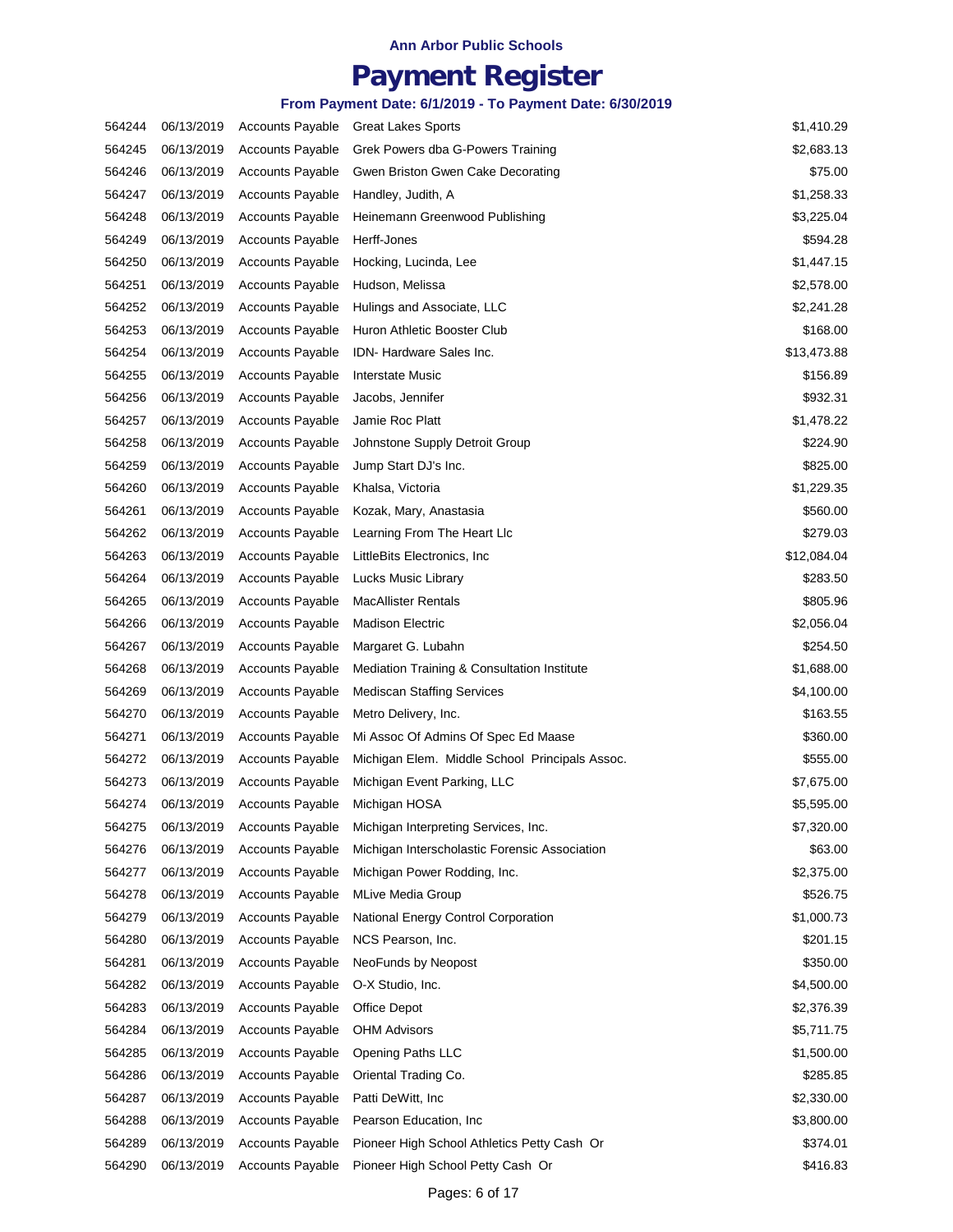## **Payment Register**

| 564291 | 06/13/2019 | <b>Accounts Payable</b> | Pioneer Valley Educational Press                  | \$4,465.43  |
|--------|------------|-------------------------|---------------------------------------------------|-------------|
| 564292 | 06/13/2019 | <b>Accounts Payable</b> | <b>Pitney Bowes</b>                               | \$457.80    |
| 564293 | 06/13/2019 | <b>Accounts Payable</b> | Plante & Moran, PLLC                              | \$11,000.00 |
| 564294 | 06/13/2019 | <b>Accounts Payable</b> | <b>Quill Corporation</b>                          | \$108.60    |
| 564295 | 06/13/2019 | <b>Accounts Payable</b> | <b>Really Good Stuff</b>                          | \$2,369.81  |
| 564296 | 06/13/2019 | <b>Accounts Payable</b> | Rehabmart.com                                     | \$2,347.38  |
| 564297 | 06/13/2019 | <b>Accounts Payable</b> | Rent A John                                       | \$983.68    |
| 564298 | 06/13/2019 | <b>Accounts Payable</b> | Revel and Roll                                    | \$1,558.80  |
| 564299 | 06/13/2019 | <b>Accounts Payable</b> | <b>RJ Landau Partners</b>                         | \$17,475.00 |
| 564300 | 06/13/2019 | <b>Accounts Payable</b> | RKA Petroleum Companies, Inc.                     | \$23,993.60 |
| 564301 | 06/13/2019 | <b>Accounts Payable</b> | Robert Bond, Jr DBA Bond Lawn Service             | \$9,000.00  |
| 564302 | 06/13/2019 | <b>Accounts Payable</b> | Robert Bosch Tool Corp                            | \$10,794.60 |
| 564303 | 06/13/2019 | <b>Accounts Payable</b> | S & S Worldwide, Inc.                             | \$1,168.55  |
| 564304 | 06/13/2019 | <b>Accounts Payable</b> | Schmidt, Kelly                                    | \$480.00    |
| 564305 | 06/13/2019 | <b>Accounts Payable</b> | Scholastic Inc.                                   | \$801.25    |
| 564306 | 06/13/2019 | <b>Accounts Payable</b> | School & Municipal Advisory Svcs PC c/o Don Sovey | \$4,534.00  |
| 564307 | 06/13/2019 | <b>Accounts Payable</b> | School Nurse Supply, Inc.                         | \$680.00    |
| 564308 | 06/13/2019 | <b>Accounts Payable</b> | School Specialty Inc*                             | \$2,496.22  |
| 564309 | 06/13/2019 | <b>Accounts Payable</b> | Service Sports, Inc.                              | \$544.50    |
| 564310 | 06/13/2019 | <b>Accounts Payable</b> | Shamrock Floor Inc                                | \$2,840.98  |
| 564311 | 06/13/2019 | <b>Accounts Payable</b> | Signs By Tomorrow                                 | \$81.30     |
| 564312 | 06/13/2019 | <b>Accounts Payable</b> | Smirthwaite USA LLC                               | \$3,411.00  |
| 564313 | 06/13/2019 | <b>Accounts Payable</b> | Southpaw Enterprises Inc.                         | \$256.50    |
| 564314 | 06/13/2019 | <b>Accounts Payable</b> | Speedway Prepaid Card LLC                         | \$1,775.10  |
| 564315 | 06/13/2019 | <b>Accounts Payable</b> | Stadium Trophy                                    | \$492.95    |
| 564316 | 06/13/2019 | <b>Accounts Payable</b> | Staples Advantage                                 | \$235.57    |
| 564317 | 06/13/2019 | <b>Accounts Payable</b> | Staples Advantage                                 | \$935.35    |
| 564318 | 06/13/2019 | <b>Accounts Payable</b> | <b>Steve Weiss Music</b>                          | \$68.34     |
| 564319 | 06/13/2019 | <b>Accounts Payable</b> | Stone & Dirt                                      | \$16,360.00 |
| 564320 | 06/13/2019 | <b>Accounts Payable</b> | Sunbelt & Staffing                                | \$2,211.00  |
| 564321 | 06/13/2019 | <b>Accounts Payable</b> | Tamres Group, Inc.                                | \$1,214.07  |
| 564322 | 06/13/2019 | <b>Accounts Payable</b> | <b>Taylor Scarantino</b>                          | \$800.00    |
| 564323 | 06/13/2019 | <b>Accounts Payable</b> | The Booksource, Inc.                              | \$2,654.68  |
| 564324 | 06/13/2019 | <b>Accounts Payable</b> | The University of Michigan                        | \$4,548.28  |
| 564325 | 06/13/2019 | <b>Accounts Payable</b> | <b>Theatre Nova</b>                               | \$429.91    |
| 564326 | 06/13/2019 | <b>Accounts Payable</b> | Threshold                                         | \$360.00    |
| 564327 | 06/13/2019 | <b>Accounts Payable</b> | Total Armored Car Service, Inc.                   | \$384.40    |
| 564328 | 06/13/2019 | <b>Accounts Payable</b> | <b>Total Education Solutions</b>                  | \$2,280.00  |
| 564329 | 06/13/2019 | <b>Accounts Payable</b> | Town & Country Pools                              | \$1,845.00  |
| 564330 | 06/13/2019 | <b>Accounts Payable</b> | Trane Co.                                         | \$10,588.55 |
| 564331 | 06/13/2019 | <b>Accounts Payable</b> | U Of M Varsity Tennis Center                      | \$48.00     |
| 564332 | 06/13/2019 | <b>Accounts Payable</b> | University of Michigan / Athletic Dept            | \$11,759.20 |
| 564333 | 06/13/2019 | <b>Accounts Payable</b> | University Translator Services                    | \$1,292.50  |
| 564334 | 06/13/2019 | <b>Accounts Payable</b> | US Foods, Inc.                                    | \$692.61    |
| 564335 | 06/13/2019 | <b>Accounts Payable</b> | Utilities Instrumentation Service                 | \$6,646.92  |
| 564336 | 06/13/2019 | <b>Accounts Payable</b> | Vincent York's Jazzistry                          | \$1,500.00  |
| 564337 | 06/13/2019 | <b>Accounts Payable</b> | VS America Inc                                    | \$2,803.76  |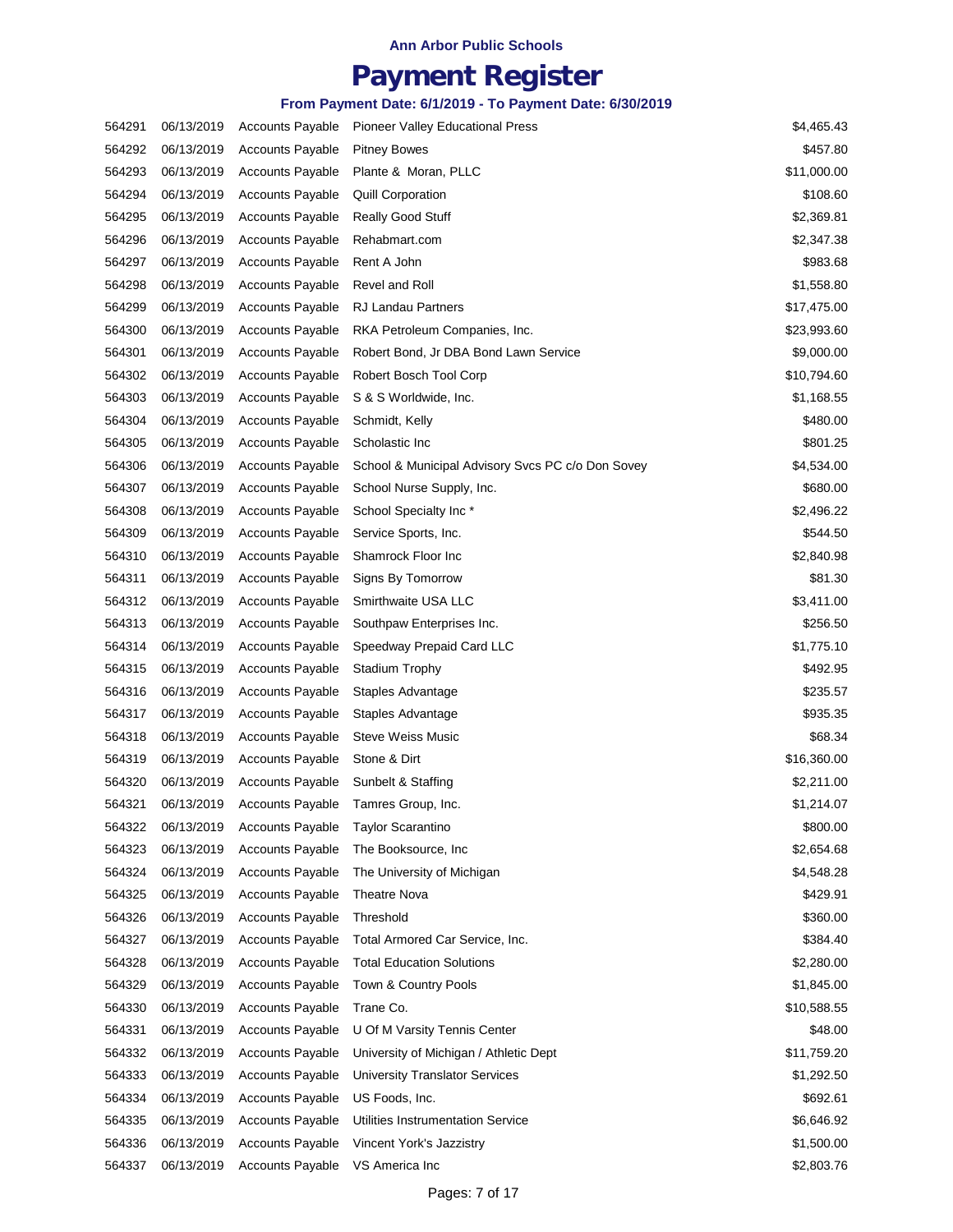## **Payment Register**

| 564338 | 06/13/2019 | <b>Accounts Payable</b> | W.J. O'Neil Company                        | \$23,874.11 |
|--------|------------|-------------------------|--------------------------------------------|-------------|
| 564339 | 06/13/2019 | <b>Accounts Payable</b> | Washtenaw Cty Water Resources Commissioner | \$346.87    |
| 564340 | 06/13/2019 | <b>Accounts Payable</b> | Washtenaw Glass Co.                        | \$265.50    |
| 564341 | 06/13/2019 | <b>Accounts Payable</b> | Washtenaw Intermediate School District     | \$200.00    |
| 564342 | 06/13/2019 | <b>Accounts Payable</b> | Wayside Publishing                         | \$250.02    |
| 564343 | 06/13/2019 | <b>Accounts Payable</b> | Wilson, Jenna                              | \$1,440.00  |
| 564344 | 06/13/2019 | <b>Accounts Payable</b> | Wiltec Technologies, Inc.                  | \$4,526.00  |
| 564345 | 06/13/2019 | <b>Accounts Payable</b> | <b>Wolverine Sports Supply</b>             | \$1,822.98  |
| 564346 | 06/13/2019 | <b>Accounts Payable</b> | Wolverine Supply Inc                       | \$5.77      |
| 564347 | 06/13/2019 | <b>Accounts Payable</b> | Paradigm Equities Inc                      | \$185.19    |
| 564348 | 06/13/2019 | <b>Accounts Payable</b> | Ahn, Janice                                | \$25.00     |
| 564349 | 06/13/2019 | <b>Accounts Payable</b> | Akaaboune, Sarah                           | \$25.00     |
| 564350 | 06/13/2019 | <b>Accounts Payable</b> | Al-Saffar, Ali                             | \$25.00     |
| 564351 | 06/13/2019 | <b>Accounts Payable</b> | Alavi, Maryam                              | \$100.00    |
| 564352 | 06/13/2019 | <b>Accounts Payable</b> | Armstrong, Danielle                        | \$25.00     |
| 564353 | 06/13/2019 | <b>Accounts Payable</b> | Atzmon, Yael                               | \$75.00     |
| 564354 | 06/13/2019 | <b>Accounts Payable</b> | Baccouche, Yasine                          | \$100.00    |
| 564355 | 06/13/2019 | <b>Accounts Payable</b> | Bennetts, Sofia                            | \$50.00     |
| 564356 | 06/13/2019 | <b>Accounts Payable</b> | Booker, Russell                            | \$100.00    |
| 564357 | 06/13/2019 | <b>Accounts Payable</b> | Brasher, Antonia                           | \$25.00     |
| 564358 | 06/13/2019 | <b>Accounts Payable</b> | Brenner, Tobin                             | \$70.00     |
| 564359 | 06/13/2019 | <b>Accounts Payable</b> | <b>BRETZIUS, LAUREN</b>                    | \$100.00    |
| 564360 | 06/13/2019 | <b>Accounts Payable</b> | BRUEY, KEVIN                               | \$100.00    |
| 564361 | 06/13/2019 | <b>Accounts Payable</b> | Brush, Helen                               | \$75.00     |
| 564362 | 06/13/2019 | <b>Accounts Payable</b> | Bullinger, Wyatt                           | \$25.00     |
| 564363 | 06/13/2019 | <b>Accounts Payable</b> | Campbell, Paul                             | \$762.11    |
| 564364 | 06/13/2019 | <b>Accounts Payable</b> | Cantanzaro, Amelia                         | \$75.00     |
| 564365 | 06/13/2019 | <b>Accounts Payable</b> | Carcassi, Matteo                           | \$100.00    |
| 564366 | 06/13/2019 | <b>Accounts Payable</b> | Carmichael, Taylor                         | \$100.00    |
| 564367 | 06/13/2019 | <b>Accounts Payable</b> | Cerda, Claire                              | \$25.00     |
| 564368 | 06/13/2019 | <b>Accounts Payable</b> | Chaudhary, Tushar                          | \$100.00    |
| 564369 | 06/13/2019 | <b>Accounts Payable</b> | Chen, Danzheng                             | \$50.00     |
| 564370 | 06/13/2019 | <b>Accounts Payable</b> | CHOWDHURY, RAHUL                           | \$50.00     |
| 564371 | 06/13/2019 | <b>Accounts Payable</b> | CHUIKOV, POLINA                            | \$50.00     |
| 564372 | 06/13/2019 | <b>Accounts Payable</b> | Clynes, Charles                            | \$75.00     |
| 564373 | 06/13/2019 | <b>Accounts Payable</b> | Couch, Rebecca                             | \$1,139.93  |
| 564374 | 06/13/2019 | <b>Accounts Payable</b> | Cowan, Anne                                | \$70.00     |
| 564375 | 06/13/2019 | <b>Accounts Payable</b> | Crane, Jill                                | \$55.00     |
| 564376 | 06/13/2019 | <b>Accounts Payable</b> | Cullen, Joy                                | \$50.00     |
| 564377 | 06/13/2019 | <b>Accounts Payable</b> | Cunningham, Ella                           | \$50.00     |
| 564378 | 06/13/2019 | <b>Accounts Payable</b> | DAHL, LAURIE                               | \$25.00     |
| 564379 | 06/13/2019 | <b>Accounts Payable</b> | Dempsey, Michael                           | \$70.00     |
| 564380 | 06/13/2019 | <b>Accounts Payable</b> | DOMBROWSKI, CATHERINE                      | \$100.00    |
| 564381 | 06/13/2019 | <b>Accounts Payable</b> | Dudek, Zofia                               | \$50.00     |
| 564382 | 06/13/2019 | <b>Accounts Payable</b> | EASTHOPE, CONOR                            | \$25.00     |
| 564383 | 06/13/2019 | <b>Accounts Payable</b> | Ellis, Katherine                           | \$50.00     |
| 564384 | 06/13/2019 | <b>Accounts Payable</b> | ENGEL, ELIZABETH                           | \$100.00    |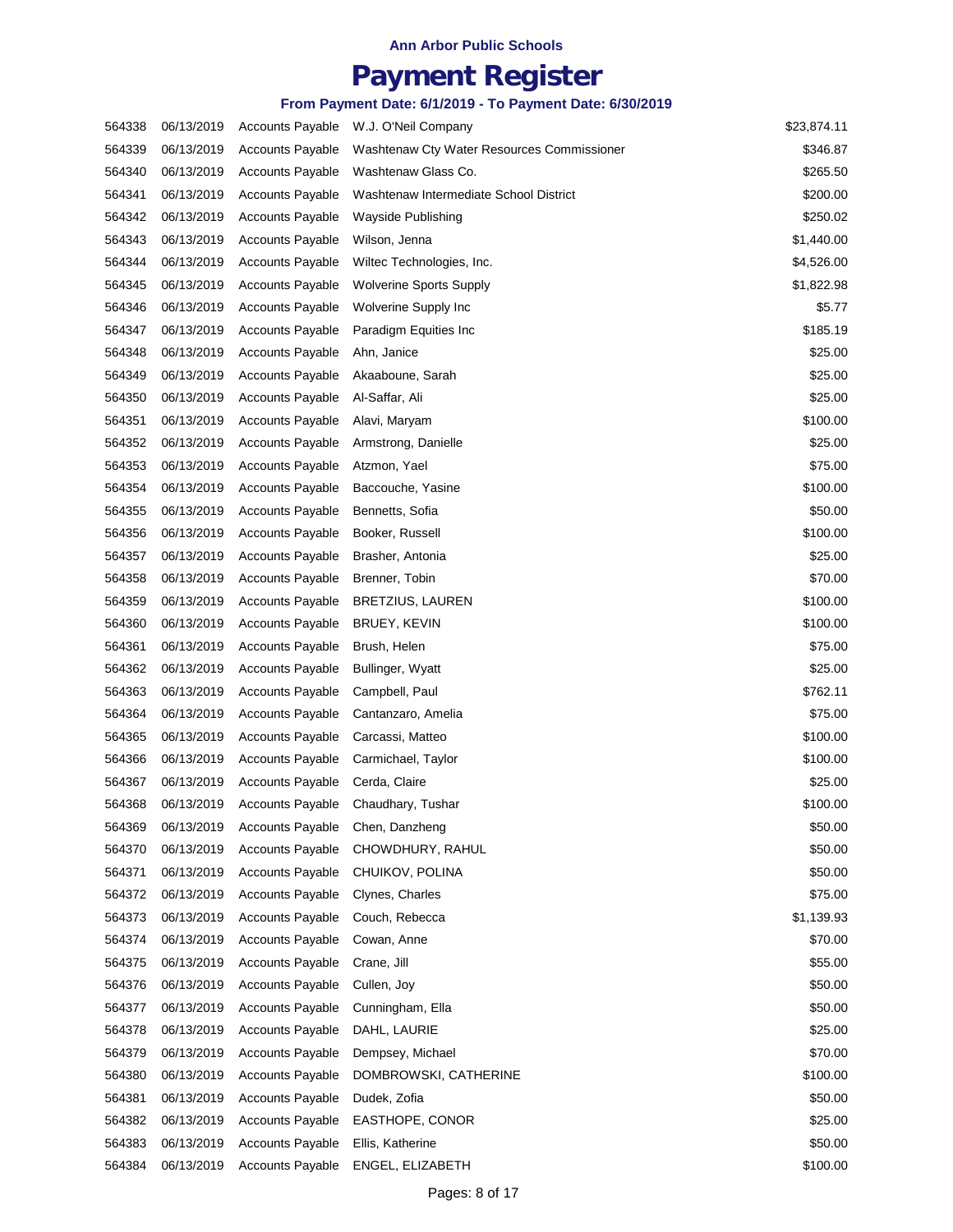## **Payment Register**

| 564385 | 06/13/2019 | <b>Accounts Payable</b> | Garapati, Sriram      | \$25.00  |
|--------|------------|-------------------------|-----------------------|----------|
| 564386 | 06/13/2019 | <b>Accounts Payable</b> | Goldstein, Benjamin   | \$100.00 |
| 564387 | 06/13/2019 | <b>Accounts Payable</b> | Gompper, Tess         | \$25.00  |
| 564388 | 06/13/2019 | <b>Accounts Payable</b> | Gozon, Kaitlyn        | \$50.00  |
| 564389 | 06/13/2019 | <b>Accounts Payable</b> | Greenberg, Jayson     | \$70.00  |
| 564390 | 06/13/2019 | <b>Accounts Payable</b> | Guevara, Lucas        | \$25.00  |
| 564391 | 06/13/2019 | <b>Accounts Payable</b> | Halberstam, Zachary   | \$50.00  |
| 564392 | 06/13/2019 | <b>Accounts Payable</b> | He , Li               | \$70.10  |
| 564393 | 06/13/2019 | <b>Accounts Payable</b> | He, Mandy             | \$25.00  |
| 564394 | 06/13/2019 | Accounts Payable        | Hennebury, Adeline    | \$50.00  |
| 564395 | 06/13/2019 | <b>Accounts Payable</b> | Hong, Clare           | \$100.00 |
| 564396 | 06/13/2019 | <b>Accounts Payable</b> | Hu, Jason             | \$100.00 |
| 564397 | 06/13/2019 | <b>Accounts Payable</b> | Huang, Cindy          | \$25.00  |
| 564398 | 06/13/2019 | <b>Accounts Payable</b> | Izirein, Elizabeth    | \$100.00 |
| 564399 | 06/13/2019 | <b>Accounts Payable</b> | Janakiraman, Soorya   | \$25.00  |
| 564400 | 06/13/2019 | <b>Accounts Payable</b> | Jarjoura, Layla       | \$100.00 |
| 564401 | 06/13/2019 | <b>Accounts Payable</b> | Jiang, Casey          | \$25.00  |
| 564402 | 06/13/2019 | <b>Accounts Payable</b> | Johnson, Timothy      | \$70.00  |
| 564403 | 06/13/2019 | <b>Accounts Payable</b> | Ju, Serena            | \$25.00  |
| 564404 | 06/13/2019 | <b>Accounts Payable</b> | Jung, Sooah           | \$50.00  |
| 564405 | 06/13/2019 | <b>Accounts Payable</b> | Kaganov, Anna         | \$25.00  |
| 564406 | 06/13/2019 | <b>Accounts Payable</b> | Kass, Sam             | \$75.00  |
| 564407 | 06/13/2019 | <b>Accounts Payable</b> | Kellom, Anton         | \$50.00  |
| 564408 | 06/13/2019 | <b>Accounts Payable</b> | Ketola, Nancy         | \$70.00  |
| 564409 | 06/13/2019 | <b>Accounts Payable</b> | Klinger, Anna         | \$75.00  |
| 564410 | 06/13/2019 | <b>Accounts Payable</b> | Klus, Eliot           | \$25.00  |
| 564411 | 06/13/2019 | <b>Accounts Payable</b> | Konnak, Vincent       | \$50.00  |
| 564412 | 06/13/2019 | <b>Accounts Payable</b> | Kreske, Elizabeth     | \$75.00  |
| 564413 | 06/13/2019 | <b>Accounts Payable</b> | Kulp, Karlene         | \$100.00 |
| 564414 | 06/13/2019 | <b>Accounts Payable</b> | Li, Jesse             | \$25.00  |
| 564415 | 06/13/2019 | <b>Accounts Payable</b> | Marroquin, Frances    | \$17.50  |
| 564416 | 06/13/2019 | <b>Accounts Payable</b> | Marsh, Mike           | \$70.00  |
| 564417 | 06/13/2019 | <b>Accounts Payable</b> | Mauldin, Mariah       | \$25.00  |
| 564418 | 06/13/2019 | <b>Accounts Payable</b> | Mercer, Dawsen        | \$50.00  |
| 564419 | 06/13/2019 | <b>Accounts Payable</b> | Miller, Elliot        | \$100.00 |
| 564420 | 06/13/2019 | <b>Accounts Payable</b> | Mobius, Ariel         | \$25.00  |
| 564421 | 06/13/2019 | <b>Accounts Payable</b> | Na, Kyoungwan         | \$19.50  |
| 564422 | 06/13/2019 | <b>Accounts Payable</b> | Nam, Daeun            | \$50.00  |
| 564423 | 06/13/2019 | <b>Accounts Payable</b> | Neal, Mia             | \$25.00  |
| 564424 | 06/13/2019 | <b>Accounts Payable</b> | Ng, Abigail           | \$50.00  |
| 564425 | 06/13/2019 | <b>Accounts Payable</b> | Nicklas, Anna         | \$100.00 |
| 564426 | 06/13/2019 | <b>Accounts Payable</b> | Nunez-Regueiro, Clara | \$75.00  |
| 564427 | 06/13/2019 | <b>Accounts Payable</b> | Offredi, Alayna       | \$100.00 |
| 564428 | 06/13/2019 | <b>Accounts Payable</b> | Peng, Jingya          | \$50.00  |
| 564429 | 06/13/2019 | <b>Accounts Payable</b> | Pillote, Mackenzie    | \$25.00  |
| 564430 | 06/13/2019 | <b>Accounts Payable</b> | Pluth, Nora           | \$25.00  |
| 564431 | 06/13/2019 | <b>Accounts Payable</b> | Proudlock, Sydney     | \$100.00 |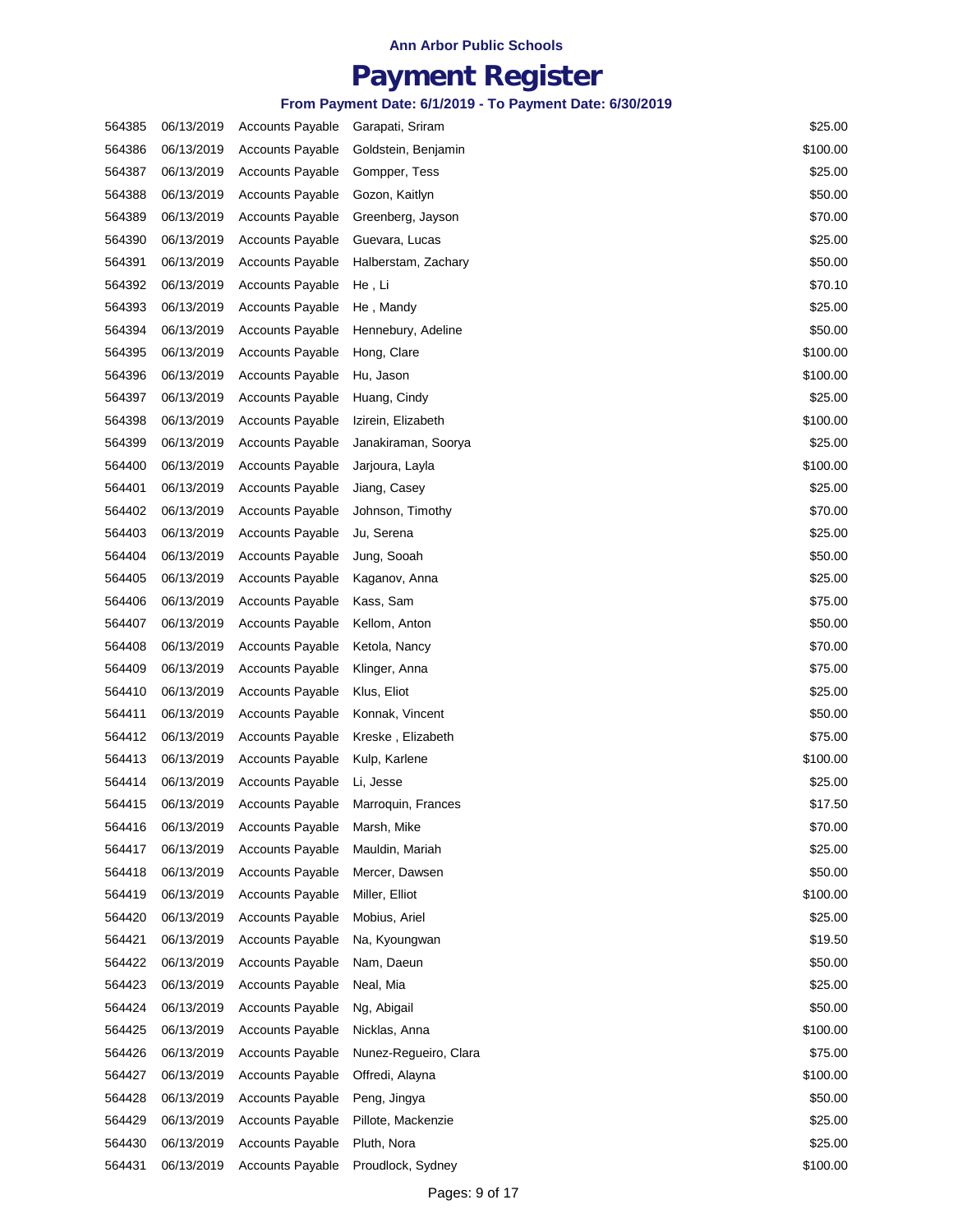## **Payment Register**

| 564432 | 06/13/2019 | <b>Accounts Payable</b> | Pryor, Zachary                                | \$100.00    |
|--------|------------|-------------------------|-----------------------------------------------|-------------|
| 564433 | 06/13/2019 | <b>Accounts Payable</b> | Rasouli, Keon                                 | \$50.00     |
| 564434 | 06/13/2019 | <b>Accounts Payable</b> | Rennich, Jean                                 | \$109.70    |
| 564435 | 06/13/2019 | <b>Accounts Payable</b> | Rennich, Owen                                 | \$50.00     |
| 564436 | 06/13/2019 | <b>Accounts Payable</b> | Roberts, Bridget                              | \$25.00     |
| 564437 | 06/13/2019 | <b>Accounts Payable</b> | Robinson, Claire                              | \$100.00    |
| 564438 | 06/13/2019 | <b>Accounts Payable</b> | Rodriguez, Timothy                            | \$25.00     |
| 564439 | 06/13/2019 | <b>Accounts Payable</b> | Rosenberg, Stephanie                          | \$98.50     |
| 564440 | 06/13/2019 | <b>Accounts Payable</b> | Russell, Evelyn                               | \$50.00     |
| 564441 | 06/13/2019 | <b>Accounts Payable</b> | Sen, Urja                                     | \$100.00    |
| 564442 | 06/13/2019 | <b>Accounts Payable</b> | Sendra, Jacob                                 | \$25.00     |
| 564443 | 06/13/2019 | <b>Accounts Payable</b> | Serr, Tristan                                 | \$25.00     |
| 564444 | 06/13/2019 | <b>Accounts Payable</b> | Shelley, Katelyn                              | \$50.00     |
| 564445 | 06/13/2019 | <b>Accounts Payable</b> | Shi, Bufan                                    | \$25.00     |
| 564446 | 06/13/2019 | <b>Accounts Payable</b> | Silverman, Emma                               | \$50.00     |
| 564447 | 06/13/2019 | <b>Accounts Payable</b> | Simon, James                                  | \$50.00     |
| 564448 | 06/13/2019 | <b>Accounts Payable</b> | Skrettas, Efthymia                            | \$25.00     |
| 564449 | 06/13/2019 | <b>Accounts Payable</b> | Song, Chenxin                                 | \$50.00     |
| 564450 | 06/13/2019 | <b>Accounts Payable</b> | Souguir, Rami                                 | \$100.00    |
| 564451 | 06/13/2019 | <b>Accounts Payable</b> | Squatriti, Cristina                           | \$50.00     |
| 564452 | 06/13/2019 | <b>Accounts Payable</b> | Sterken, Jadon                                | \$100.00    |
| 564453 | 06/13/2019 | <b>Accounts Payable</b> | Sulimin, Joanna                               | \$75.00     |
| 564454 | 06/13/2019 | <b>Accounts Payable</b> | Tanguay, Atticus                              | \$50.00     |
| 564455 | 06/13/2019 | <b>Accounts Payable</b> | Todd, Maya                                    | \$50.00     |
| 564456 | 06/13/2019 | <b>Accounts Payable</b> | Umbriac, Kristen                              | \$100.00    |
| 564457 | 06/13/2019 | <b>Accounts Payable</b> | Vangavolu, SriChandana                        | \$100.00    |
| 564458 | 06/13/2019 | <b>Accounts Payable</b> | Veidlinger, Naomi                             | \$100.00    |
| 564459 | 06/13/2019 | <b>Accounts Payable</b> | Villalobos, Jamie                             | \$50.00     |
| 564460 | 06/13/2019 | <b>Accounts Payable</b> | Vogel, Anna                                   | \$50.00     |
| 564461 | 06/13/2019 | <b>Accounts Payable</b> | Wang, Yuning                                  | \$25.00     |
| 564462 | 06/13/2019 | <b>Accounts Payable</b> | Wilkins, Tristan                              | \$25.00     |
| 564463 | 06/13/2019 | <b>Accounts Payable</b> | Williams, Jada                                | \$25.00     |
| 564464 | 06/13/2019 | <b>Accounts Payable</b> | Wishart, James                                | \$50.00     |
| 564465 | 06/13/2019 | <b>Accounts Payable</b> | Wolfkostin, Kelman                            | \$50.00     |
| 564466 | 06/13/2019 | <b>Accounts Payable</b> | Yamasaki, Chikara                             | \$10.00     |
| 564467 | 06/13/2019 | <b>Accounts Payable</b> | Yi. Isabel                                    | \$25.00     |
| 564468 | 06/13/2019 | <b>Accounts Payable</b> | Yuan, Hebano                                  | \$91.60     |
| 564469 | 06/13/2019 | <b>Accounts Payable</b> | Zheng, Yongwen                                | \$50.00     |
| 564470 | 06/20/2019 | <b>Accounts Payable</b> | 1 Stop Better Driving School & Transportation | \$15,321.98 |
| 564471 | 06/20/2019 | <b>Accounts Payable</b> | A and N Electric, Inc.                        | \$600.00    |
| 564472 | 06/20/2019 | <b>Accounts Payable</b> | A-1 Rental                                    | \$267.00    |
| 564473 | 06/20/2019 | <b>Accounts Payable</b> | <b>AKJ Education</b>                          | \$523.04    |
| 564474 | 06/20/2019 | <b>Accounts Payable</b> | Allied Incorporated                           | \$373.30    |
| 564475 | 06/20/2019 | <b>Accounts Payable</b> | Aluminum Athletic Equipment Co                | \$3,597.25  |
| 564476 | 06/20/2019 | <b>Accounts Payable</b> | <b>AM Services</b>                            | \$62,510.57 |
| 564477 | 06/20/2019 | <b>Accounts Payable</b> | Ann-Hua Chinese School                        | \$2,793.16  |
| 564478 | 06/20/2019 | <b>Accounts Payable</b> | Arbor Springs Water                           | \$19.00     |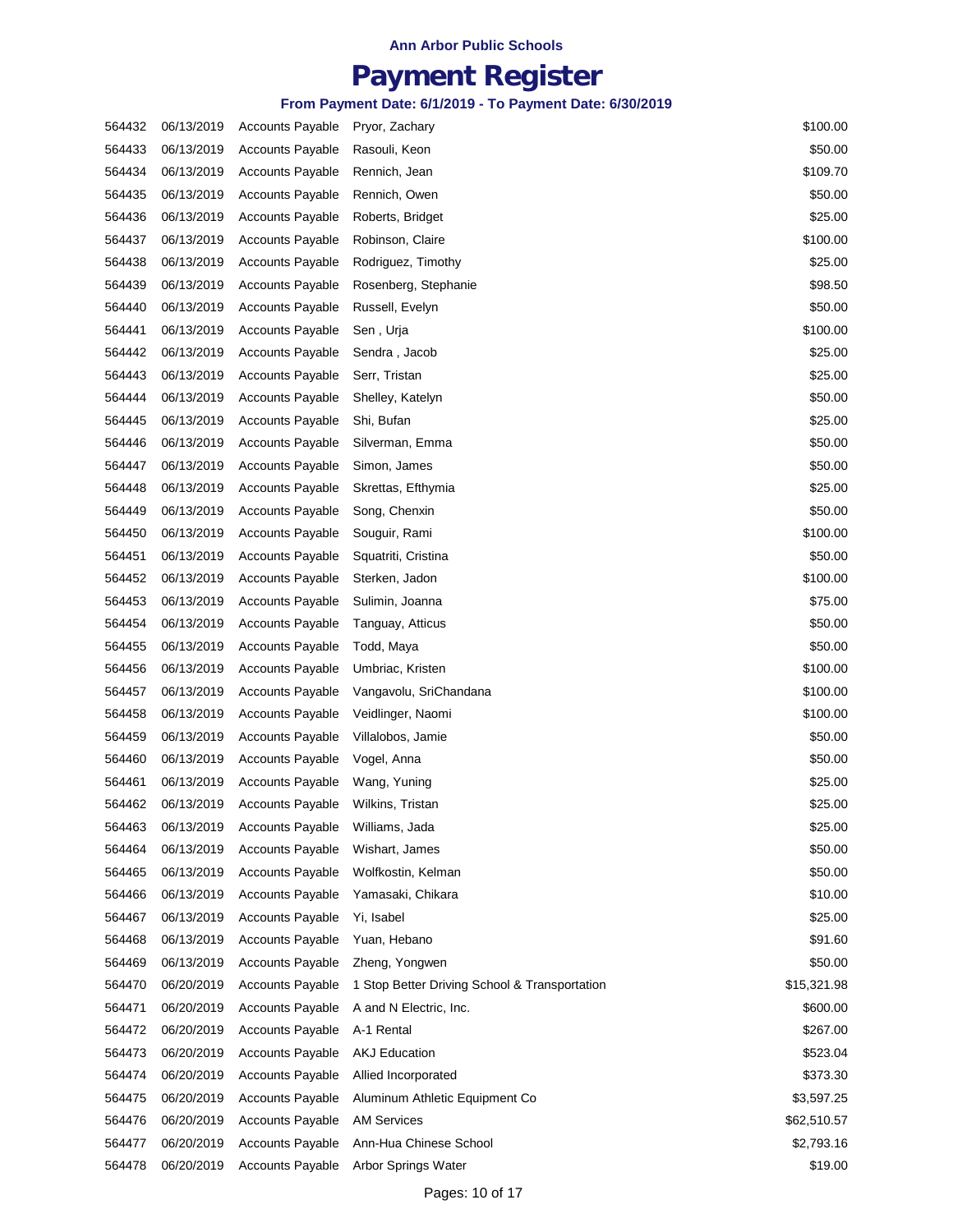## **Payment Register**

| 564479 | 06/20/2019 | <b>Accounts Payable</b> | <b>ASCD - Association For Supervision</b>                         | \$573.78    |
|--------|------------|-------------------------|-------------------------------------------------------------------|-------------|
| 564480 | 06/20/2019 | <b>Accounts Payable</b> | Beckett & Raeder Inc                                              | \$12,555.00 |
| 564481 | 06/20/2019 | <b>Accounts Payable</b> | <b>Belle Tire</b>                                                 | \$235.98    |
| 564482 | 06/20/2019 | <b>Accounts Payable</b> | Benz Microscope Optics Center                                     | \$300.00    |
| 564483 | 06/20/2019 | <b>Accounts Payable</b> | <b>Blick Art Materials LLC</b>                                    | \$443.98    |
| 564484 | 06/20/2019 | <b>Accounts Payable</b> | <b>Bob Rogers Travel</b>                                          | \$3,000.00  |
| 564485 | 06/20/2019 | <b>Accounts Payable</b> | Broadspire Services Inc.                                          | \$34,472.70 |
| 564486 | 06/20/2019 | <b>Accounts Payable</b> | <b>BSN Corporation Sport Supply Group I</b>                       | \$3,783.77  |
| 564487 | 06/20/2019 | <b>Accounts Payable</b> | Busch's Valuland-Main St                                          | \$138.35    |
| 564488 | 06/20/2019 | <b>Accounts Payable</b> | BWB Reasonable and Reliable Transportation LLC                    | \$26,845.50 |
| 564489 | 06/20/2019 | <b>Accounts Payable</b> | Carpentry Concepts & Ceilings                                     | \$961.00    |
| 564490 | 06/20/2019 | <b>Accounts Payable</b> | Cassandra Benion DBA ECT - Educate, Consult, Train                | \$8,200.00  |
| 564491 | 06/20/2019 | <b>Accounts Payable</b> | Cavalry SPV I, LLC                                                | \$514.14    |
| 564492 | 06/20/2019 | <b>Accounts Payable</b> | Central Michigan Paper (cmp)                                      | \$1,168.00  |
| 564493 | 06/20/2019 | <b>Accounts Payable</b> | Chords, Inc; Therapy Travelers                                    | \$1,620.00  |
| 564494 | 06/20/2019 | <b>Accounts Payable</b> | Colman Wolf Supply Company                                        | \$511.38    |
| 564495 | 06/20/2019 | <b>Accounts Payable</b> | Createmytee.com Cs                                                | \$494.00    |
| 564496 | 06/20/2019 | <b>Accounts Payable</b> | Crystal City Marriott at Reagan National Airport                  | \$4,360.14  |
| 564497 | 06/20/2019 | <b>Accounts Payable</b> | Cumberland Therapy, DBA Stepping Stone Group, LLC, Stepping Stone | \$2,689.20  |
| 564498 | 06/20/2019 | <b>Accounts Payable</b> | David Lowell's Towing                                             | \$53.63     |
| 564499 | 06/20/2019 | <b>Accounts Payable</b> | David Poole DBA D Poole                                           | \$11,000.00 |
| 564500 | 06/20/2019 | <b>Accounts Payable</b> | Deaf Community Advocacy Network                                   | \$1,361.25  |
| 564501 | 06/20/2019 | Accounts Payable        | Demco, Inc.                                                       | \$513.21    |
| 564502 | 06/20/2019 | <b>Accounts Payable</b> | Discount School Supply                                            | \$190.14    |
| 564503 | 06/20/2019 | <b>Accounts Payable</b> | Edlund, Marie                                                     | \$2,908.08  |
| 564504 | 06/20/2019 | <b>Accounts Payable</b> | Educog Lic                                                        | \$80.00     |
| 564505 | 06/20/2019 | <b>Accounts Payable</b> | Enterprise Rent-A-Car                                             | \$210.84    |
| 564506 | 06/20/2019 | <b>Accounts Payable</b> | Ferguson Enterprises, Inc.                                        | \$255.43    |
| 564507 | 06/20/2019 | <b>Accounts Payable</b> | Follett School Solutions, Inc.                                    | \$2,149.08  |
| 564508 | 06/20/2019 | <b>Accounts Payable</b> | Goal Zero LLC                                                     | \$1,208.46  |
| 564509 | 06/20/2019 | <b>Accounts Payable</b> | Gordon Food Service                                               | \$306.13    |
| 564510 | 06/20/2019 | <b>Accounts Payable</b> | Grainger                                                          | \$5,321.10  |
| 564511 | 06/20/2019 | <b>Accounts Payable</b> | Herff-Jones                                                       | \$322.50    |
| 564512 | 06/20/2019 | <b>Accounts Payable</b> | Herrmann, Carolyn                                                 | \$499.70    |
| 564513 | 06/20/2019 | <b>Accounts Payable</b> | <b>Howell Nature Center</b>                                       | \$4,000.00  |
| 564514 | 06/20/2019 | <b>Accounts Payable</b> | Hudl                                                              | \$7,000.00  |
| 564515 | 06/20/2019 | <b>Accounts Payable</b> | Impact Printing Services, LLC                                     | \$265.80    |
| 564516 | 06/20/2019 | <b>Accounts Payable</b> | Interstate Music                                                  | \$209.99    |
| 564517 | 06/20/2019 | <b>Accounts Payable</b> | Inventive Technology, Inc.                                        | \$863.00    |
| 564518 | 06/20/2019 | <b>Accounts Payable</b> | J W Pepper & Sons, Inc.                                           | \$59.00     |
| 564519 | 06/20/2019 | <b>Accounts Payable</b> | Jackson Service Company                                           | \$4,355.50  |
| 564520 | 06/20/2019 | <b>Accounts Payable</b> | James Lee Michaels Dba Avery Systems                              | \$1,697.00  |
| 564521 | 06/20/2019 | <b>Accounts Payable</b> | Johnstone Supply Detroit Group                                    | \$60.72     |
| 564522 | 06/20/2019 | <b>Accounts Payable</b> | Katherine's Catering, Inc.                                        | \$2,198.74  |
| 564523 | 06/20/2019 | <b>Accounts Payable</b> | <b>Kolossos Printing</b>                                          | \$1,319.00  |
| 564524 | 06/20/2019 | <b>Accounts Payable</b> | Konica Minolta Business Solutions USA, Inc.                       | \$600.00    |
| 564525 | 06/20/2019 | Accounts Payable        | Lakefront Lines, Inc.                                             | \$5,516.00  |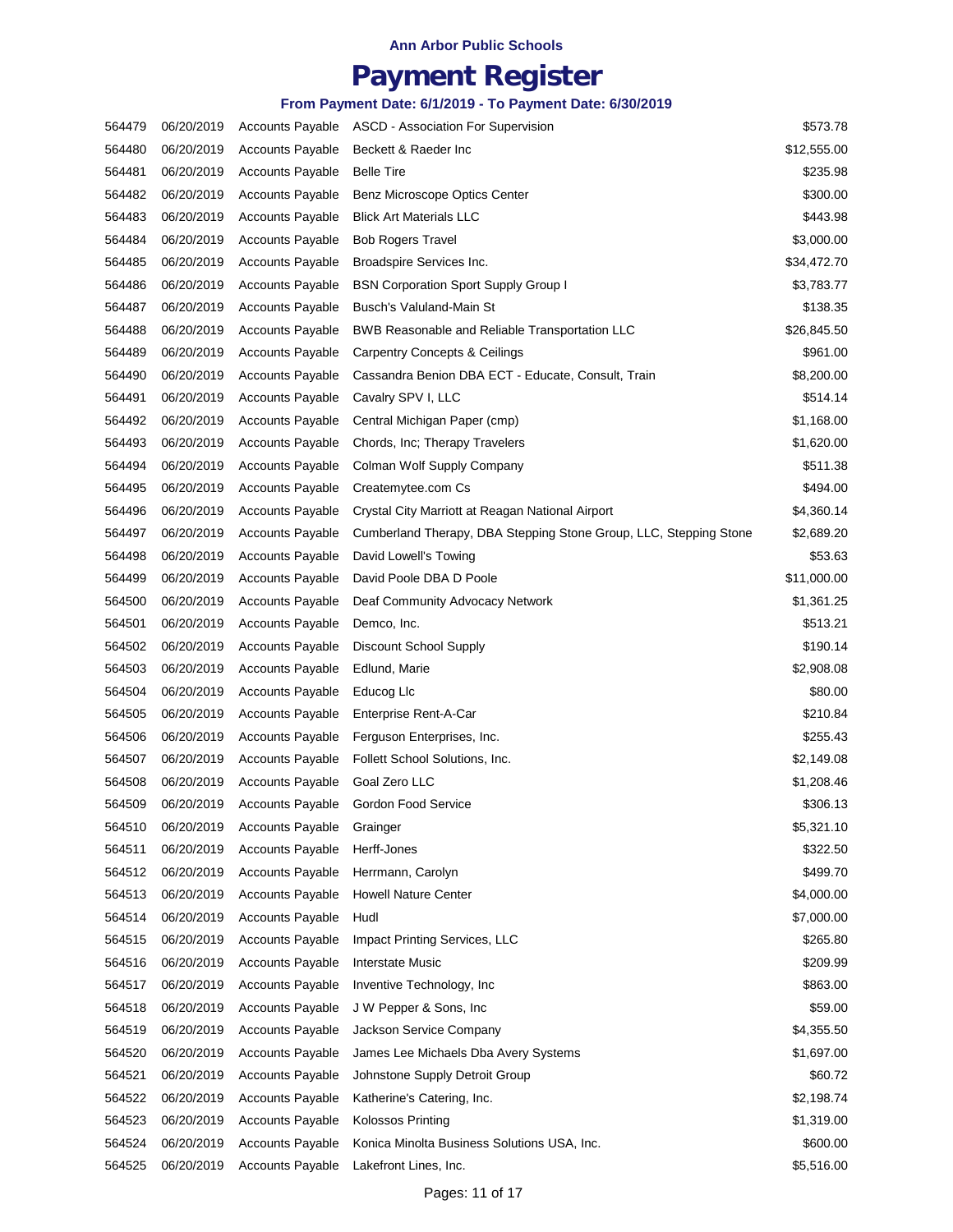## **Payment Register**

| 564526 | 06/20/2019 | <b>Accounts Payable</b> | Language Circle Enterprise                         | \$4,678.65   |
|--------|------------|-------------------------|----------------------------------------------------|--------------|
| 564527 | 06/20/2019 | <b>Accounts Payable</b> | Let's Go Transportation Services                   | \$19,361.75  |
| 564528 | 06/20/2019 | <b>Accounts Payable</b> | Lowe's Home Centers, Inc.                          | \$721.60     |
| 564529 | 06/20/2019 | <b>Accounts Payable</b> | Michigan Department of Treasury                    | \$189.09     |
| 564530 | 06/20/2019 | <b>Accounts Payable</b> | Michigan Guaranty Agency                           | \$16.15      |
| 564531 | 06/20/2019 | <b>Accounts Payable</b> | Michigan Guaranty Agency                           | \$84.45      |
| 564532 | 06/20/2019 | <b>Accounts Payable</b> | Michigan Interpreting Services, Inc.               | \$1,560.00   |
| 564533 | 06/20/2019 | <b>Accounts Payable</b> | Michigan Power Rodding, Inc.                       | \$334.00     |
| 564534 | 06/20/2019 | <b>Accounts Payable</b> | Miles Of Golf                                      | \$501.00     |
| 564535 | 06/20/2019 | <b>Accounts Payable</b> | Miller Canfield Paddock Stone Plc                  | \$1,152.00   |
| 564536 | 06/20/2019 | <b>Accounts Payable</b> | National Express Durham Holding Corp/DBA Trinity   | \$968,048.19 |
| 564537 | 06/20/2019 | <b>Accounts Payable</b> | Nbs Contract Group                                 | \$1,218.50   |
| 564538 | 06/20/2019 | <b>Accounts Payable</b> | Nicola's Books/little Professor Westgate           | \$203.18     |
| 564539 | 06/20/2019 | <b>Accounts Payable</b> | NUCO <sub>2</sub> Inc                              | \$353.93     |
| 564540 | 06/20/2019 | <b>Accounts Payable</b> | Office Depot                                       | \$2,842.59   |
| 564541 | 06/20/2019 | <b>Accounts Payable</b> | <b>OHM Advisors</b>                                | \$482.50     |
| 564542 | 06/20/2019 | <b>Accounts Payable</b> | <b>Pediatric Therapy Associates</b>                | \$27,915.75  |
| 564543 | 06/20/2019 | <b>Accounts Payable</b> | Pioneer Band Association                           | \$200.00     |
| 564544 | 06/20/2019 | <b>Accounts Payable</b> | <b>Pioneer Credit Recovery</b>                     | \$311.24     |
| 564545 | 06/20/2019 | <b>Accounts Payable</b> | Pioneer Valley Educational Press                   | \$4,857.10   |
| 564546 | 06/20/2019 | <b>Accounts Payable</b> | Pro-Ed                                             | \$82.50      |
| 564547 | 06/20/2019 | <b>Accounts Payable</b> | Project Lead The Way, Inc.                         | \$419.75     |
| 564548 | 06/20/2019 | <b>Accounts Payable</b> | <b>Quill Corporation</b>                           | \$537.87     |
| 564549 | 06/20/2019 | <b>Accounts Payable</b> | <b>Resolute Protection Specialists</b>             | \$304.00     |
| 564550 | 06/20/2019 | <b>Accounts Payable</b> | Robert Bosch Tool Corp                             | \$8,634.60   |
| 564551 | 06/20/2019 | <b>Accounts Payable</b> | Scholastic Inc                                     | \$220.10     |
| 564552 | 06/20/2019 | <b>Accounts Payable</b> | School Specialty Inc*                              | \$1,618.40   |
| 564553 | 06/20/2019 | <b>Accounts Payable</b> | Sentinel Technologies Inc                          | \$21,064.90  |
| 564554 | 06/20/2019 | <b>Accounts Payable</b> | Service Pro Plumbing & Environmental Contracting I | \$3,725.61   |
| 564555 | 06/20/2019 | <b>Accounts Payable</b> | Simone Danyiell Lightfoot                          | \$12.76      |
| 564556 | 06/20/2019 | <b>Accounts Payable</b> | Soliant Health                                     | \$3,840.00   |
| 564557 | 06/20/2019 | <b>Accounts Payable</b> | Stadium Hardware                                   | \$1,589.91   |
| 564558 | 06/20/2019 | <b>Accounts Payable</b> | State of Kansas                                    | \$205.20     |
| 564559 | 06/20/2019 | <b>Accounts Payable</b> | State Of Michigan                                  | \$30.00      |
| 564560 | 06/20/2019 | <b>Accounts Payable</b> | Steve's Custom Signs, Inc.                         | \$1,493.00   |
| 564561 | 06/20/2019 | <b>Accounts Payable</b> | Steven Friday                                      | \$5,664.00   |
| 564562 | 06/20/2019 | <b>Accounts Payable</b> | Stevens Disposal & Recycling Services Inc          | \$85.00      |
| 564563 | 06/20/2019 | <b>Accounts Payable</b> | Sunbelt & Staffing                                 | \$3,182.50   |
| 564564 | 06/20/2019 | <b>Accounts Payable</b> | Susan Eunice Baskett                               | \$132.55     |
| 564565 | 06/20/2019 | <b>Accounts Payable</b> | <b>Talx Corporation</b>                            | \$108.60     |
| 564566 | 06/20/2019 | <b>Accounts Payable</b> | <b>Taylor Scarantino</b>                           | \$800.00     |
| 564567 | 06/20/2019 | <b>Accounts Payable</b> | The Math Learning Center                           | \$24,347.85  |
| 564568 | 06/20/2019 | <b>Accounts Payable</b> | <b>Tierney Brothers Inc</b>                        | \$2,472.96   |
| 564569 | 06/20/2019 | <b>Accounts Payable</b> | U Of M School Of Music, Theatre, And Dance         | \$525.00     |
| 564570 | 06/20/2019 | <b>Accounts Payable</b> | U.S. Department of Education AWG or Pamela Tooson  | \$518.44     |
| 564571 | 06/20/2019 | <b>Accounts Payable</b> | U.S. Department of Education or Daniel L. Cobello  | \$223.55     |
| 564572 | 06/20/2019 | Accounts Payable        | Unit Packaging                                     | \$950.42     |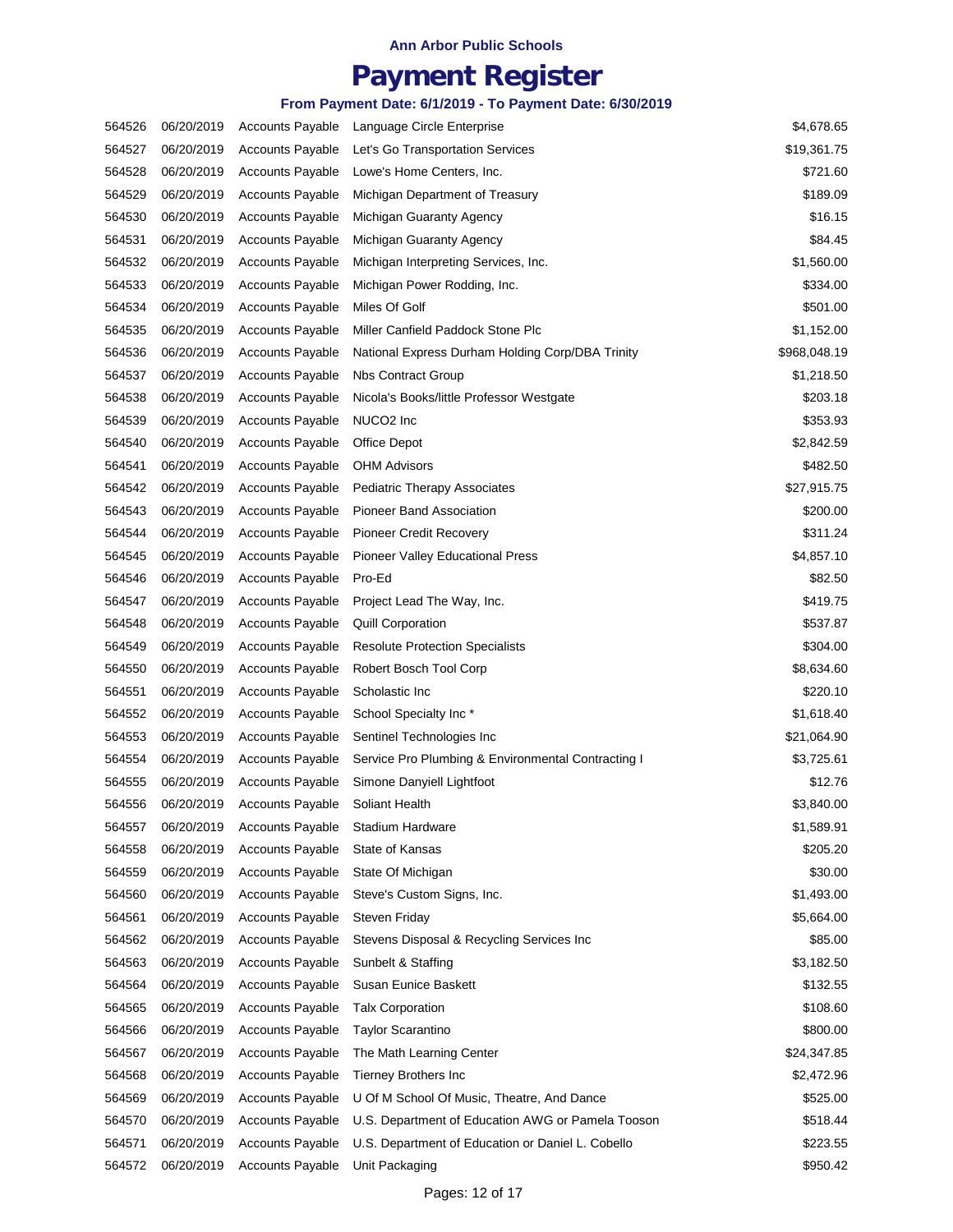## **Payment Register**

| 564573 | 06/20/2019 | <b>Accounts Payable</b> | University Of Michigan Credit Union     | \$50.00     |
|--------|------------|-------------------------|-----------------------------------------|-------------|
| 564574 | 06/20/2019 | <b>Accounts Payable</b> | <b>University Translator Services</b>   | \$369.28    |
| 564575 | 06/20/2019 | <b>Accounts Payable</b> | US Department Of Education              | \$311.24    |
| 564576 | 06/20/2019 | <b>Accounts Payable</b> | Velo Law Office                         | \$285.29    |
| 564577 | 06/20/2019 | <b>Accounts Payable</b> | <b>Washtenaw Community College</b>      | \$920.00    |
| 564578 | 06/20/2019 | <b>Accounts Payable</b> | Washtenaw Intermediate School District  | \$220.00    |
| 564579 | 06/20/2019 | <b>Accounts Payable</b> | Waste Management                        | \$994.50    |
| 564580 | 06/20/2019 | <b>Accounts Payable</b> | Weber & Olcese, P.L.C                   | \$165.89    |
| 564581 | 06/20/2019 | <b>Accounts Payable</b> | Wilson, Jenna                           | \$800.00    |
| 564582 | 06/20/2019 | <b>Accounts Payable</b> | <b>Wolverine Sports Supply</b>          | \$3,724.00  |
| 564583 | 06/20/2019 | <b>Accounts Payable</b> | Wolverine Supply Inc                    | \$259.83    |
| 564584 | 06/20/2019 | <b>Accounts Payable</b> | Chapter 13 David Wm Ruskin, Tru         | \$150.10    |
| 564585 | 06/20/2019 | <b>Accounts Payable</b> | Chapter 13 Trustee                      | \$253.85    |
| 564586 | 06/20/2019 | <b>Accounts Payable</b> | Goodman Frost Pllc                      | \$50.00     |
| 564587 | 06/20/2019 | <b>Accounts Payable</b> | Michigan Guaranty Agency                | \$205.51    |
| 564588 | 06/20/2019 | <b>Accounts Payable</b> | Michigan State Disbursement Unit        | \$4,059.68  |
| 564589 | 06/20/2019 | <b>Accounts Payable</b> | Office Of The Chapter 13 Trustee        | \$516.59    |
| 564590 | 06/20/2019 | <b>Accounts Payable</b> | US Department Of Education              | \$83.16     |
| 564591 | 06/20/2019 | <b>Accounts Payable</b> | US Department Of Education              | \$86.80     |
| 564592 | 06/20/2019 | <b>Accounts Payable</b> | US Department Of Education              | \$100.30    |
| 564593 | 06/20/2019 | <b>Accounts Payable</b> | US Dept Of Education                    | \$201.15    |
| 564594 | 06/20/2019 | <b>Accounts Payable</b> | Assi, Manal                             | \$51.40     |
| 564595 | 06/20/2019 | <b>Accounts Payable</b> | Choi, Yachen                            | \$57.50     |
| 564596 | 06/20/2019 | <b>Accounts Payable</b> | DiMarzo, Audrey                         | \$15.20     |
| 564597 | 06/20/2019 | <b>Accounts Payable</b> | Hall, Tajrah                            | \$10.00     |
| 564598 | 06/20/2019 | <b>Accounts Payable</b> | Jackson, Grant                          | \$21.40     |
| 564599 | 06/20/2019 | <b>Accounts Payable</b> | Kerfoot, Gina                           | \$47.75     |
| 564600 | 06/20/2019 | <b>Accounts Payable</b> | Nyhan, Brendan                          | \$20.50     |
| 564601 | 06/20/2019 | <b>Accounts Payable</b> | Roberts, Julie                          | \$47.00     |
| 564602 | 06/20/2019 | <b>Accounts Payable</b> | Sas, Kelli                              | \$189.00    |
| 564603 | 06/20/2019 | <b>Accounts Payable</b> | Song, Dongwoo                           | \$97.00     |
| 564604 | 06/20/2019 | <b>Accounts Payable</b> | Wamsley, Elizabeth                      | \$21.00     |
| 564605 | 06/27/2019 | <b>Accounts Payable</b> | 4imprint, Inc.                          | \$1,365.80  |
| 564606 | 06/27/2019 | <b>Accounts Payable</b> | A and N Electric, Inc.                  | \$19,053.00 |
| 564607 | 06/27/2019 | <b>Accounts Payable</b> | Aero Filter, Inc.                       | \$138.24    |
| 564608 | 06/27/2019 | <b>Accounts Payable</b> | All The King's Men Chess Supplies Inc   | \$3,836.64  |
| 564609 | 06/27/2019 | <b>Accounts Payable</b> | <b>AM Services</b>                      | \$4,879.25  |
| 564610 | 06/27/2019 | <b>Accounts Payable</b> | Anderson Paint Co                       | \$362.40    |
| 564611 | 06/27/2019 | <b>Accounts Payable</b> | Ann Arbor Area Community Foundation     | \$3,155.00  |
| 564612 | 06/27/2019 | <b>Accounts Payable</b> | Ann Arbor Area Transportation Authority | \$9,788.18  |
| 564613 | 06/27/2019 | <b>Accounts Payable</b> | Ann Arbor Welding Supply                | \$37.20     |
| 564614 | 06/27/2019 | <b>Accounts Payable</b> | Ann-Hua Chinese School                  | \$683.01    |
| 564615 | 06/27/2019 | <b>Accounts Payable</b> | <b>ARC Document Solutions LLC</b>       | \$76.92     |
| 564616 | 06/27/2019 | <b>Accounts Payable</b> | Arch Environmental Group, Inc.          | \$682.50    |
| 564617 | 06/27/2019 | <b>Accounts Payable</b> | Atkins, Susan, Helen                    | \$3,500.00  |
| 564618 | 06/27/2019 | <b>Accounts Payable</b> | <b>Baruzzini Aquatics</b>               | \$4,800.00  |
| 564619 | 06/27/2019 | Accounts Payable        | Bodies In Balance Fitness Studio        | \$293.71    |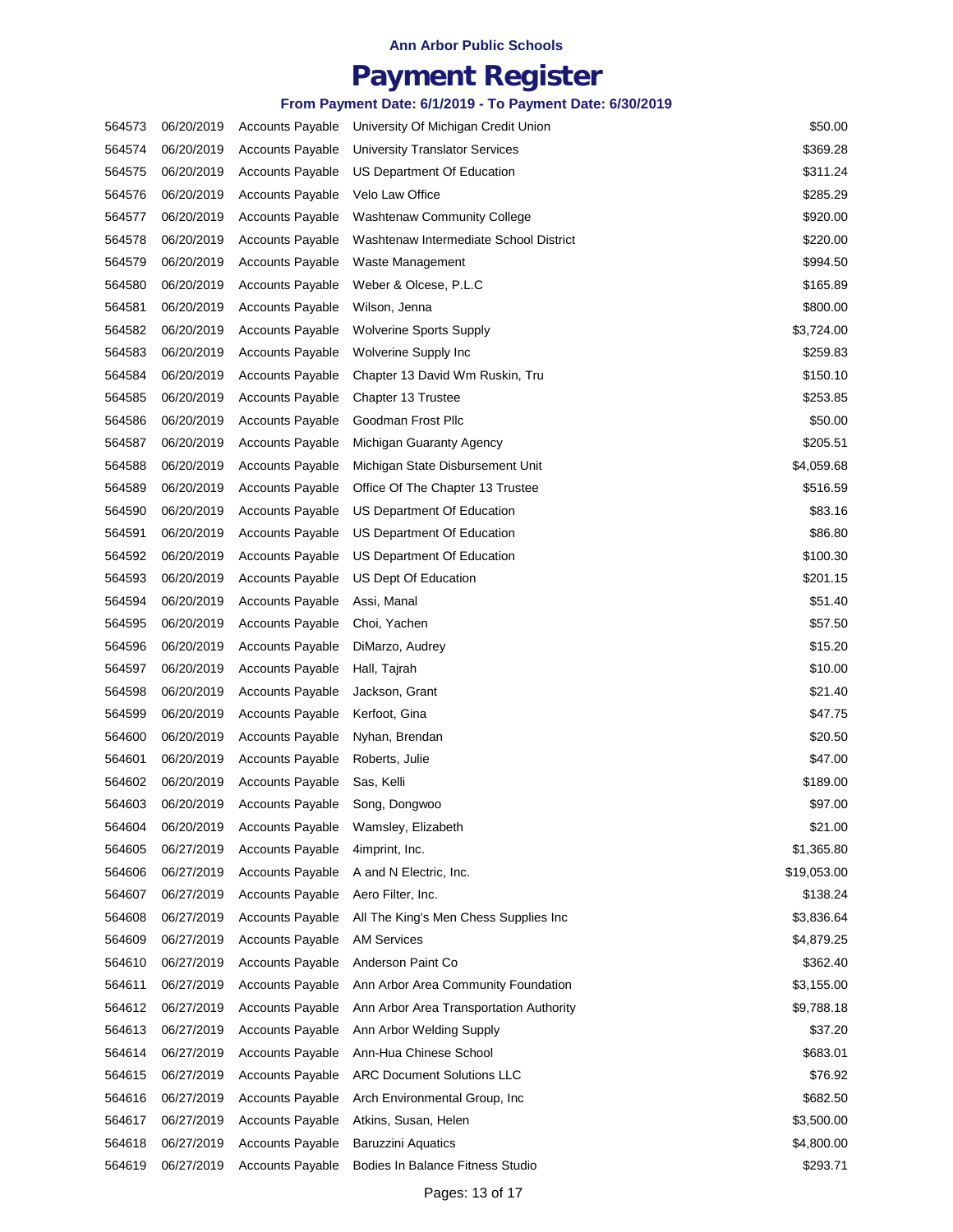## **Payment Register**

| 564620 | 06/27/2019 | <b>Accounts Payable</b> | Busch's Valuland-Main St                           | \$9.58       |
|--------|------------|-------------------------|----------------------------------------------------|--------------|
| 564621 | 06/27/2019 | <b>Accounts Payable</b> | Care Transport Inc.                                | \$42,940.00  |
| 564622 | 06/27/2019 | <b>Accounts Payable</b> | Carl Gunderson Dba Simply Holistic Fitn            | \$5,553.65   |
| 564623 | 06/27/2019 | <b>Accounts Payable</b> | Carolina Biological Supply Company                 | \$2,799.80   |
| 564624 | 06/27/2019 | <b>Accounts Payable</b> | <b>Carpentry Concepts &amp; Ceilings</b>           | \$16,724.00  |
| 564625 | 06/27/2019 | <b>Accounts Payable</b> | Cendrowski, Chelsea                                | \$42.09      |
| 564626 | 06/27/2019 | <b>Accounts Payable</b> | City Of Ann Arbor Parks And Recreation             | \$14,202.00  |
| 564627 | 06/27/2019 | <b>Accounts Payable</b> | City Of Ann Arbor Treasurer                        | \$490.00     |
| 564628 | 06/27/2019 | <b>Accounts Payable</b> | Collins And Blaha, P.C.                            | \$57,256.50  |
| 564629 | 06/27/2019 | <b>Accounts Payable</b> | Compass Group, DBA Chartwells K-12                 | \$453,923.11 |
| 564630 | 06/27/2019 | <b>Accounts Payable</b> | DDI, Inc.                                          | \$5,761.34   |
| 564631 | 06/27/2019 | <b>Accounts Payable</b> | Demco, Inc.                                        | \$299.25     |
| 564632 | 06/27/2019 | <b>Accounts Payable</b> | Dexter Community Schools Atheltic Office           | \$200.00     |
| 564633 | 06/27/2019 | <b>Accounts Payable</b> | Discount School Supply                             | \$534.25     |
| 564634 | 06/27/2019 | <b>Accounts Payable</b> | Dollar Bill Copying                                | \$607.12     |
| 564635 | 06/27/2019 | <b>Accounts Payable</b> | Dorian L Deaver                                    | \$369.24     |
| 564636 | 06/27/2019 | <b>Accounts Payable</b> | <b>EMU Convocation Center</b>                      | \$14,174.65  |
| 564637 | 06/27/2019 | <b>Accounts Payable</b> | Enterprise Rent-A-Car                              | \$215.84     |
| 564638 | 06/27/2019 | <b>Accounts Payable</b> | ExploreLearning, LLC                               | \$2,500.00   |
| 564639 | 06/27/2019 | <b>Accounts Payable</b> | Fedel, Joseph Michael                              | \$701.35     |
| 564640 | 06/27/2019 | <b>Accounts Payable</b> | <b>Federal Express Corporation</b>                 | \$253.89     |
| 564641 | 06/27/2019 | <b>Accounts Payable</b> | Ferguson Enterprises, Inc.                         | \$18,980.58  |
| 564642 | 06/27/2019 | <b>Accounts Payable</b> | <b>Fisher Scientific</b>                           | \$1,533.36   |
| 564643 | 06/27/2019 | <b>Accounts Payable</b> | Flipside Art Studio, LLC                           | \$9,072.69   |
| 564644 | 06/27/2019 | <b>Accounts Payable</b> | Follett School Solutions, Inc.                     | \$411.19     |
| 564645 | 06/27/2019 | <b>Accounts Payable</b> | <b>Foundation Building Materials</b>               | \$2,983.68   |
| 564646 | 06/27/2019 | <b>Accounts Payable</b> | Francesca Gitschlag                                | \$323.23     |
| 564647 | 06/27/2019 | <b>Accounts Payable</b> | George L. Hinman                                   | \$400.00     |
| 564648 | 06/27/2019 | <b>Accounts Payable</b> | <b>Geraldine Powell</b>                            | \$2,898.87   |
| 564649 | 06/27/2019 | <b>Accounts Payable</b> | Gordon Food Service                                | \$1,633.00   |
| 564650 | 06/27/2019 | <b>Accounts Payable</b> | Goyette Mechanical Co                              | \$157,760.17 |
| 564651 | 06/27/2019 | <b>Accounts Payable</b> | Gradwohl, Anna, Kristine                           | \$1,970.31   |
| 564652 | 06/27/2019 | <b>Accounts Payable</b> | Great Lakes Coca-Cola Bottling, LLC                | \$2,252.55   |
| 564653 | 06/27/2019 | <b>Accounts Payable</b> | Great Lakes Environmental Service, Inc.            | \$5,104.94   |
| 564654 | 06/27/2019 | <b>Accounts Payable</b> | Great Lakes Taiko Center, LLC                      | \$1,135.31   |
| 564655 | 06/27/2019 | <b>Accounts Payable</b> | Green Apple Garden Playschools                     | \$240.00     |
| 564656 | 06/27/2019 | <b>Accounts Payable</b> | Grek Powers dba G-Powers Training                  | \$4,806.22   |
| 564657 | 06/27/2019 | <b>Accounts Payable</b> | H.V. Burton Company                                | \$2,904.00   |
| 564658 | 06/27/2019 | <b>Accounts Payable</b> | Hagadone LLC                                       | \$1,451.10   |
| 564659 | 06/27/2019 | <b>Accounts Payable</b> | Head Usa Inc Dba Head/Penn Racquet Sp              | \$64.14      |
| 564660 | 06/27/2019 | <b>Accounts Payable</b> | Heinemann Greenwood Publishing                     | \$457.13     |
| 564661 | 06/27/2019 | <b>Accounts Payable</b> | Herff-Jones                                        | \$545.10     |
| 564662 | 06/27/2019 | <b>Accounts Payable</b> | HR Imaging Partners Inc.                           | \$1,331.96   |
| 564663 | 06/27/2019 | <b>Accounts Payable</b> | Idelle Hammond-Sass DBA Idelle Hammond-Sass Design | \$700.00     |
| 564664 | 06/27/2019 | <b>Accounts Payable</b> | IDN- Hardware Sales Inc.                           | \$3,029.50   |
| 564665 | 06/27/2019 | <b>Accounts Payable</b> | Inspired By Science, LLC                           | \$4,476.19   |
| 564666 | 06/27/2019 | <b>Accounts Payable</b> | Inventive Technology, Inc                          | \$863.00     |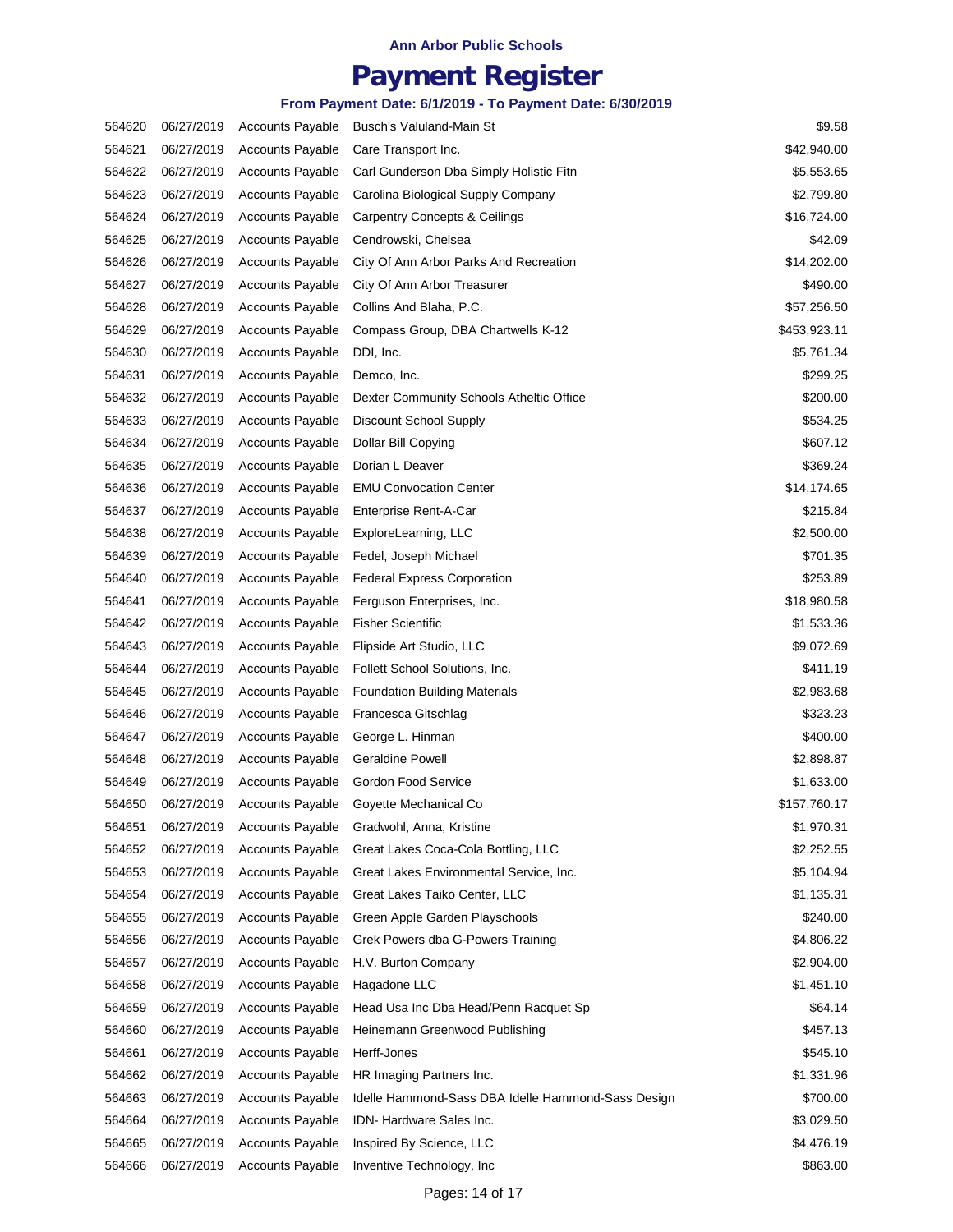## **Payment Register**

| 564667 | 06/27/2019 | <b>Accounts Payable</b> | J W Pepper & Sons, Inc                           | \$279.89     |
|--------|------------|-------------------------|--------------------------------------------------|--------------|
| 564668 | 06/27/2019 | <b>Accounts Payable</b> | John Adrian Wylie                                | \$400.00     |
| 564669 | 06/27/2019 | <b>Accounts Payable</b> | Johnstone Supply Detroit Group                   | \$367.28     |
| 564670 | 06/27/2019 | <b>Accounts Payable</b> | Jostens                                          | \$79.45      |
| 564671 | 06/27/2019 | <b>Accounts Payable</b> | Jostens                                          | \$134.57     |
| 564672 | 06/27/2019 | <b>Accounts Payable</b> | Katherine Renee Willson                          | \$500.00     |
| 564673 | 06/27/2019 | <b>Accounts Payable</b> | Kathy Baker                                      | \$2,050.50   |
| 564674 | 06/27/2019 | <b>Accounts Payable</b> | Kenneth Courtney Ray                             | \$480.00     |
| 564675 | 06/27/2019 | <b>Accounts Payable</b> | Kone Incorporated                                | \$4,509.97   |
| 564676 | 06/27/2019 | <b>Accounts Payable</b> | Landy, Aaron, A                                  | \$640.00     |
| 564677 | 06/27/2019 | <b>Accounts Payable</b> | Lily Weightlifting LLC                           | \$518.40     |
| 564678 | 06/27/2019 | <b>Accounts Payable</b> | Little Bands LLC                                 | \$1,836.00   |
| 564679 | 06/27/2019 | <b>Accounts Payable</b> | Lowis, Kirk                                      | \$400.00     |
| 564680 | 06/27/2019 | <b>Accounts Payable</b> | Lucks Music Library                              | \$216.00     |
| 564681 | 06/27/2019 | <b>Accounts Payable</b> | Lynda Gronlund                                   | \$174.26     |
| 564682 | 06/27/2019 | <b>Accounts Payable</b> | Maurice Archer                                   | \$540.46     |
| 564683 | 06/27/2019 | <b>Accounts Payable</b> | Medco Supply Co (lockbox) Or Masune & Surgical S | \$3,482.37   |
| 564684 | 06/27/2019 | <b>Accounts Payable</b> | MI Amateur Softball Association - MASA           | \$195.90     |
| 564685 | 06/27/2019 | <b>Accounts Payable</b> | Michigan Academy of Dance & Music                | \$675.66     |
| 564686 | 06/27/2019 | <b>Accounts Payable</b> | Michigan Elem. Middle School Principals Assoc.   | \$1,668.00   |
| 564687 | 06/27/2019 | <b>Accounts Payable</b> | Mike Kerby's Curb Service                        | \$575.00     |
| 564688 | 06/27/2019 | <b>Accounts Payable</b> | Mitchell, Harmony, Tynisha                       | \$130.00     |
| 564689 | 06/27/2019 | <b>Accounts Payable</b> | Mitchell & Mouat Architects                      | \$16,742.89  |
| 564690 | 06/27/2019 | <b>Accounts Payable</b> | National Express Durham Holding Corp/DBA Trinity | \$434,261.44 |
| 564691 | 06/27/2019 | <b>Accounts Payable</b> | Nicola's Books/little Professor Westgate         | \$3,585.86   |
| 564692 | 06/27/2019 | <b>Accounts Payable</b> | NUCO <sub>2</sub> Inc                            | \$152.39     |
| 564693 | 06/27/2019 | <b>Accounts Payable</b> | Office Depot                                     | \$6,677.02   |
| 564694 | 06/27/2019 | <b>Accounts Payable</b> | Oriental Trading Co.                             | \$140.01     |
| 564695 | 06/27/2019 | <b>Accounts Payable</b> | Phoenix Contractions, Inc.                       | \$5,435.00   |
| 564696 | 06/27/2019 | <b>Accounts Payable</b> | Pioneer Valley Educational Press                 | \$2,478.60   |
| 564697 | 06/27/2019 | <b>Accounts Payable</b> | PKSA Ann Arbor, LLC                              | \$904.72     |
| 564698 | 06/27/2019 | <b>Accounts Payable</b> | Project Grow, Inc.                               | \$549.53     |
| 564699 | 06/27/2019 | <b>Accounts Payable</b> | Project Lead The Way, Inc.                       | \$588.00     |
| 564700 | 06/27/2019 | <b>Accounts Payable</b> | <b>Quill Corporation</b>                         | \$130.94     |
| 564701 | 06/27/2019 | <b>Accounts Payable</b> | <b>Resolute Protection Specialists</b>           | \$2,744.00   |
| 564702 | 06/27/2019 | <b>Accounts Payable</b> | Rocket Enterprise, Inc.                          | \$850.00     |
| 564703 | 06/27/2019 | <b>Accounts Payable</b> | Rolling Hills County Park                        | \$1,320.00   |
| 564704 | 06/27/2019 | <b>Accounts Payable</b> | Rosaen, Katelend, E.                             | \$842.09     |
| 564705 | 06/27/2019 | <b>Accounts Payable</b> | S & S Worldwide, Inc.                            | \$29.94      |
| 564706 | 06/27/2019 | <b>Accounts Payable</b> | Safety Systems, Inc.                             | \$75.00      |
| 564707 | 06/27/2019 | <b>Accounts Payable</b> | Sanchin Systems Inc. And The O.s.k.a.            | \$593.57     |
| 564708 | 06/27/2019 | <b>Accounts Payable</b> | <b>Schertzing Communications LLC</b>             | \$356.25     |
| 564709 | 06/27/2019 | <b>Accounts Payable</b> | Schmitz, Vicki                                   | \$168.36     |
| 564710 | 06/27/2019 | <b>Accounts Payable</b> | School Specialty Inc*                            | \$1,074.03   |
| 564711 | 06/27/2019 | <b>Accounts Payable</b> | Schoolpictures.com                               | \$1,328.84   |
| 564712 | 06/27/2019 | <b>Accounts Payable</b> | Service Sports, Inc.                             | \$13,593.80  |
| 564713 | 06/27/2019 | <b>Accounts Payable</b> | Sheraton Ann Arbor Hotel                         | \$3,000.00   |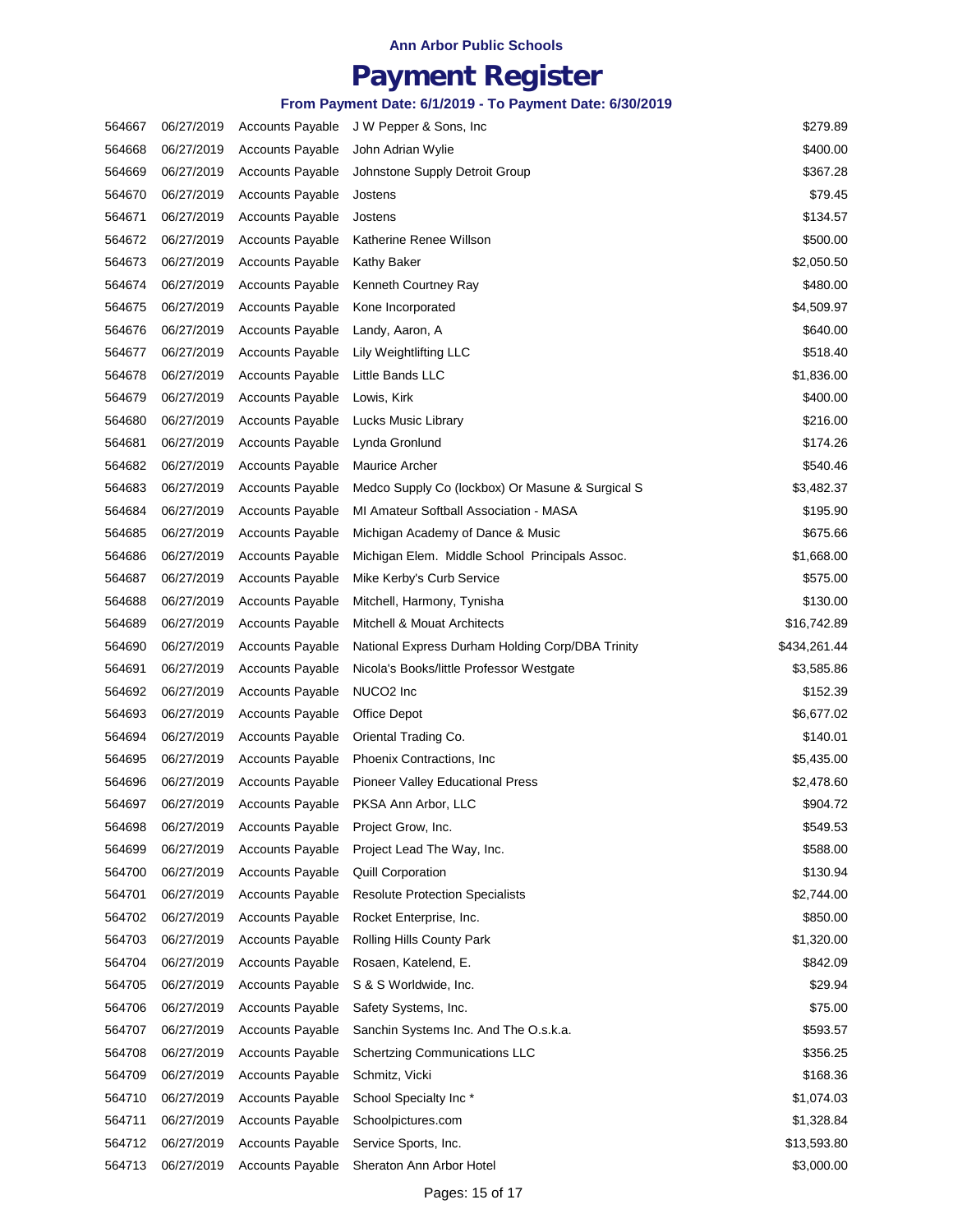# **Payment Register**

### **From Payment Date: 6/1/2019 - To Payment Date: 6/30/2019**

| 564714           | 06/27/2019         | <b>Accounts Payable</b> | Skyline Athletic Booster Club C/o Treasurer     | \$615.00       |
|------------------|--------------------|-------------------------|-------------------------------------------------|----------------|
| 564715           | 06/27/2019         | <b>Accounts Payable</b> | SP Designs & Manufacturing Inc.                 | \$7,189.96     |
| 564716           | 06/27/2019         | <b>Accounts Payable</b> | Spencer C. Michaud                              | \$748.84       |
| 564717           | 06/27/2019         | <b>Accounts Payable</b> | Staples Advantage                               | \$317.08       |
| 564718           | 06/27/2019         | <b>Accounts Payable</b> | State Of Mi Dept Of Labor & Economic Growth     | \$290.00       |
| 564719           | 06/27/2019         | <b>Accounts Payable</b> | Steve's Custom Signs, Inc.                      | \$1,376.15     |
| 564720           | 06/27/2019         | <b>Accounts Payable</b> | Stevens Disposal & Recycling Services Inc       | \$1,390.00     |
| 564721           | 06/27/2019         | <b>Accounts Payable</b> | Supporting Success Children w/ Hearing Loss Inc | \$284.40       |
| 564722           | 06/27/2019         | <b>Accounts Payable</b> | Tango Experience - Ann Arbor, LLC               | \$1,092.13     |
| 564723           | 06/27/2019         | <b>Accounts Payable</b> | The Enrico Group                                | \$8,919.50     |
| 564724           | 06/27/2019         | <b>Accounts Payable</b> | The M Den, Inc.                                 | \$320.00       |
| 564725           | 06/27/2019         | <b>Accounts Payable</b> | The Regents of the University of Michigan       | \$1,000.00     |
| 564726           | 06/27/2019         | <b>Accounts Payable</b> | Threefold Educational Foundation and School     | \$155.00       |
| 564727           | 06/27/2019         | <b>Accounts Payable</b> | Toshiba Business Solutions Michigan             | \$30,614.41    |
| 564728           | 06/27/2019         | <b>Accounts Payable</b> | Towela Okwudire                                 | \$1,999.25     |
| 564729           | 06/27/2019         | <b>Accounts Payable</b> | Town & Country Pools                            | \$324.00       |
| 564730           | 06/27/2019         | <b>Accounts Payable</b> | Tredroc Tire Services, LLC                      | \$667.20       |
| 564731           | 06/27/2019         | <b>Accounts Payable</b> | <b>Underground Printing</b>                     | \$473.52       |
| 564732           | 06/27/2019         | <b>Accounts Payable</b> | Unit Packaging                                  | \$221.19       |
| 564733           | 06/27/2019         | <b>Accounts Payable</b> | Us Bank                                         | \$300.00       |
| 564734           | 06/27/2019         | <b>Accounts Payable</b> | Video And Internet Stuff, Llc                   | \$11,552.05    |
| 564735           | 06/27/2019         | <b>Accounts Payable</b> | W.J. O'Neil Company                             | \$21,786.00    |
| 564736           | 06/27/2019         | <b>Accounts Payable</b> | Wasentha Young dba Peaceful Dragon School       | \$593.72       |
| 564737           | 06/27/2019         | <b>Accounts Payable</b> | West Michigan Baseball Franchising LLC          | \$150.48       |
| 564738           | 06/27/2019         | <b>Accounts Payable</b> | <b>Wolverine Sports Supply</b>                  | \$240.75       |
| 564739           | 06/27/2019         | <b>Accounts Payable</b> | Wolverine Supply Inc                            | \$433.42       |
| 564740           | 06/27/2019         | <b>Accounts Payable</b> | Paradigm Equities Inc.                          | \$251,559.07   |
| 564741           | 06/27/2019         | <b>Accounts Payable</b> | Nederveld, Laurie Beth                          | \$95.00        |
| 564742           | 06/27/2019         | <b>Accounts Payable</b> | Powers, Sarah                                   | \$23.15        |
| 564743           | 06/27/2019         | <b>Accounts Payable</b> | Tomczyk, Brandi                                 | \$15.00        |
| 564744           | 06/27/2019         | <b>Accounts Payable</b> | Xu, Jiefeng                                     | \$47.00        |
|                  | Type Check Totals: | 734 Transactions        |                                                 | \$5,663,111.83 |
| <u>EFT</u>       |                    |                         |                                                 |                |
| 276296           | 06/25/2019         | <b>Accounts Payable</b> | <b>PCMI</b>                                     | \$8,787.52     |
| 276297           | 06/25/2019         | <b>Accounts Payable</b> | <b>PCMI</b>                                     | \$57,929.72    |
| Type EFT Totals: |                    | 2 Transactions          |                                                 | \$66,717.24    |

Chase-Checking - General Fund -Checking Totals

| <b>Status</b> | <b>Transaction Amount</b> | Reconciled     |
|---------------|---------------------------|----------------|
| Open          | \$2,010,524.23            | \$0.00         |
| Reconciled    | \$3,652,272.41            | \$3,652,272.41 |
| Voided        | \$315.19                  | \$0.00         |
| Stopped       | \$0.00                    | \$0.00         |
| Total         | \$5,663,111.83            | \$3,652,272.41 |
| <b>Status</b> | <b>Transaction Amount</b> | Reconciled     |
| Open          | \$66,717.24               | \$0.00         |